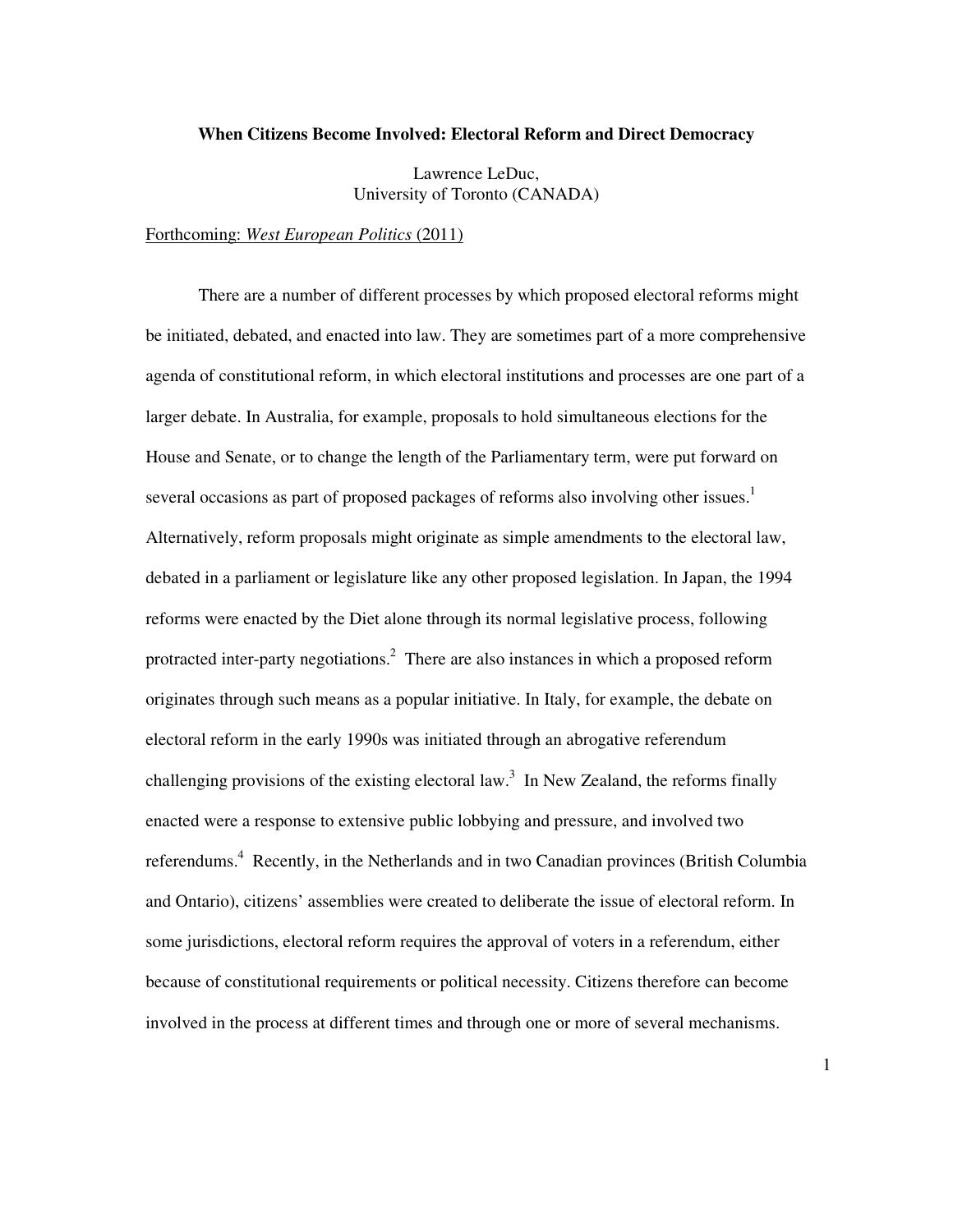Or, as in the Japanese case, they may not be involved at all.

Often, discussions of the means and desirability of citizen involvement enters an electoral reform debate at some point, whether or not a direct vote actually takes place. The decision to put a proposal to a referendum may be a strategic one designed to garner greater public support for a proposal, or it may be thought of as an impediment having the effect of concentrating opposition to a proposed reform. When a vote does occur, electoral realities often present additional barriers beyond those identified at earlier stages in the process.<sup>5</sup> These new barriers are created when an electoral reform proposal moves from the level of a debate conducted primarily among elites to one that demands the support of a majority or more of voters. Experience with such votes in a number of countries demonstrates that it is not an easy matter to persuade the public to embrace reform proposals. Like referendums on constitutional issues or international treaties, referendums on electoral reform require voters to become familiar with concepts and ideas that are not immediately familiar to them, often within the condensed time frame of a short campaign and in a milieu that is not conducive to deliberation.<sup>6</sup> Because elites are themselves often divided on such issues, short cuts in the form of partisan or ideological cues are frequently unavailable to voters in a referendum, or are weaker than they might be in ordinary elections.<sup>7</sup>

 Electoral reform may involve proposals for a major change in the electoral system – for example from single member plurality to proportional representation or mixed systems as in New Zealand, or more limited changes such as lowering the voting age, changing the interval between elections, or permitting preference votes in list systems. Denmark conducted several referendums on the issue of lowering the voting age, approving the now nearly uniform age of 18 in a 1978 vote. Ireland similarly voted in 1972 to lower the voting age to

 $\mathfrak{D}$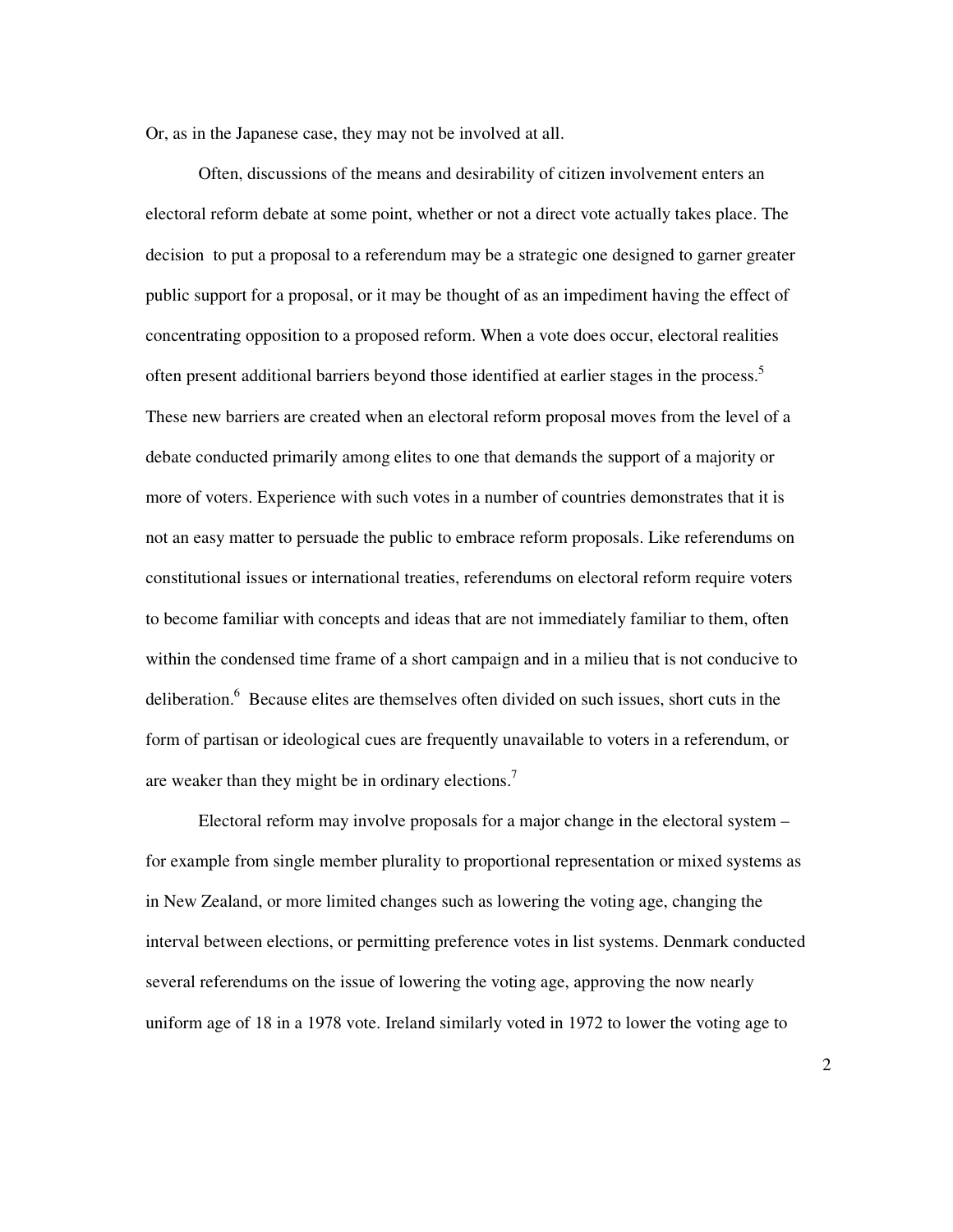18, and authorized the extension of the voting franchise to citizens of the UK living in the Republic in a 1984 referendum. Italy's several referendums on electoral reform, on the other hand, have dealt with more fundamental questions of representation and electoral institutions (e.g. the connection of party lists and multiple candidacies (2009), the number of seats elected under PR (2000, 1999), or the system used in Senate elections (1993). In the first (1992) New Zealand referendum, citizens were first asked to vote either for or against changing the electoral system, and simultaneously to express a preference for one of four alternative models.<sup>8</sup>

 Referendums on electoral reform involve real campaigns, in which each side seeks to win the contest rather than merely to facilitate deliberation and debate. Under such conditions, the NO side frequently possesses a considerable advantage, since campaigners against a proposal do not necessarily have to make a coherent case against it. Negative campaign tactics are often effective, particularly in the media. YES campaigners on the other hand need to "educate" as well as persuade an often skeptical and poorly informed public to support change. The quality and availability of information can be critical in overcoming this type of information barrier. In this paper, I examine the role of direct democracy in the electoral reform process, considering particularly the Canadian province of Ontario, in which an electoral reform proposal was first developed by a citizens' assembly, and subsequently put to a referendum in 2007. In the sequence of events that occurred in this instance, it is possible to assess both the strengths and weaknesses of citizen involvement in the electoral reform process, and the extent to which such involvement may act to overcome barriers to reform or raise new ones.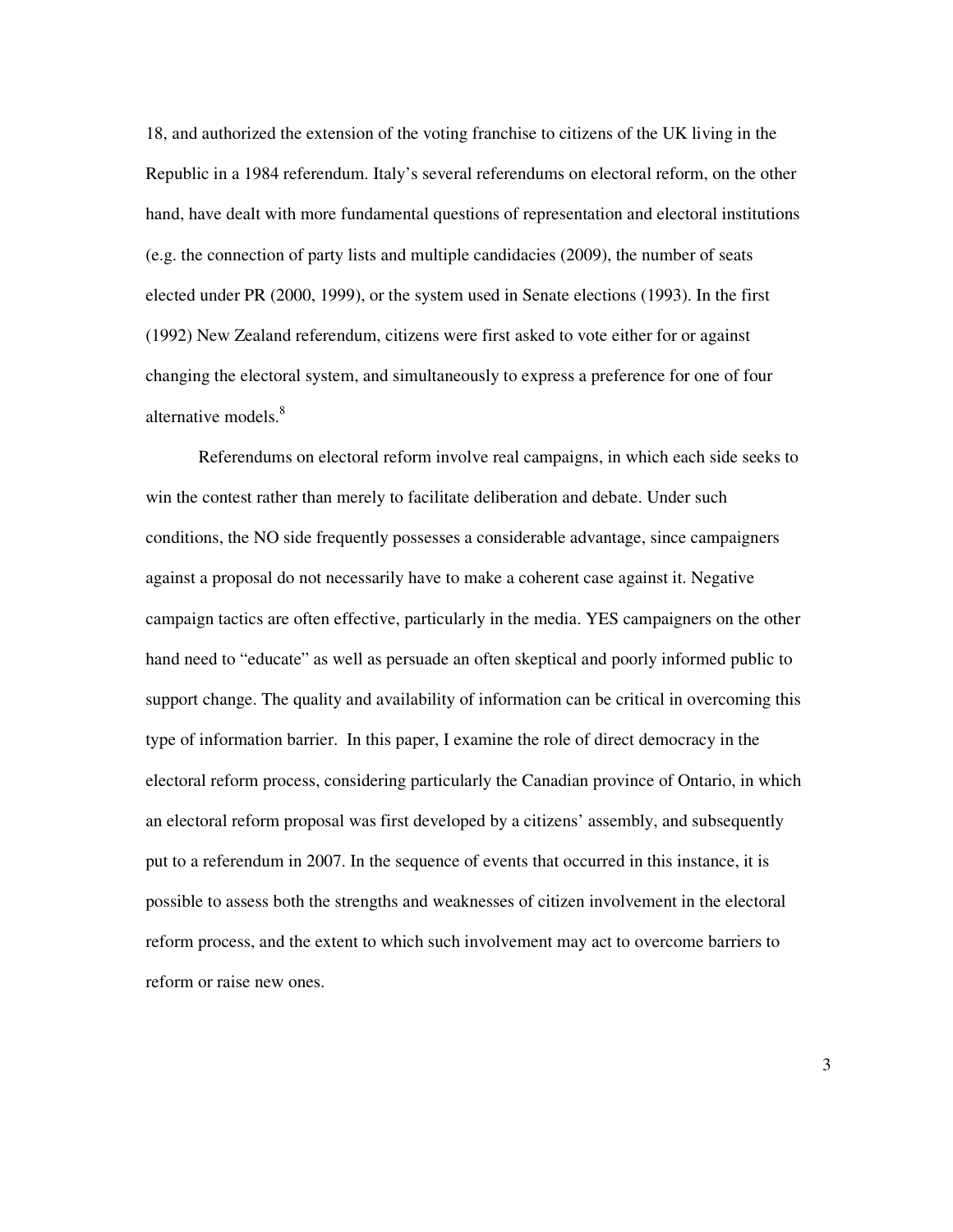### **Electoral reform in Canada**

 The case for electoral reform in Canada is compelling, in part because the first-pastthe- post electoral system inherited from Britain was never really appropriate to the Canadian polity. The single member plurality model has made it more difficult to manage Canada's many regional, ethnic and linguistic divisions – an observation that has been made on many occasions over the course of Canadian political history.<sup>9</sup> Discussions of electoral reform in Canada go back at least to the 1930s, but they became more intense following the changes in the party system brought about by the 1993 federal election, which ushered in a decade of effective one party dominance and produced a much more strongly regionalized configuration of parties. These changes in Canada's politics also coincided with a period of declining turnout in federal elections. It became commonplace to connect these two phenomena, as there was little incentive to cast a vote in a constituency based system in which an ever increasing proportion of seats were considered "safe." In such an environment, electoral reform began to be thought of not merely as part of an overdue modernization of Canada's creaky political institutions but as a matter of some urgency in combatting what came to be known as the "democratic deficit". Nevertheless, despite extensive debate and intense lobbying by various organizations and groups, electoral reform at the federal level in Canada never came close to implementation.<sup>10</sup>

 While the federal electoral reform movement stalled after the 2006 election, there were a number of important initiatives undertaken at the provincial level during the same period. The rationale for electoral reform at the provincial level in Canada is rather different than that found in the federal debates, as the sort of extreme regionalization that has bedevilled Canadian federal politics does not, for the most part, exist in the politics of most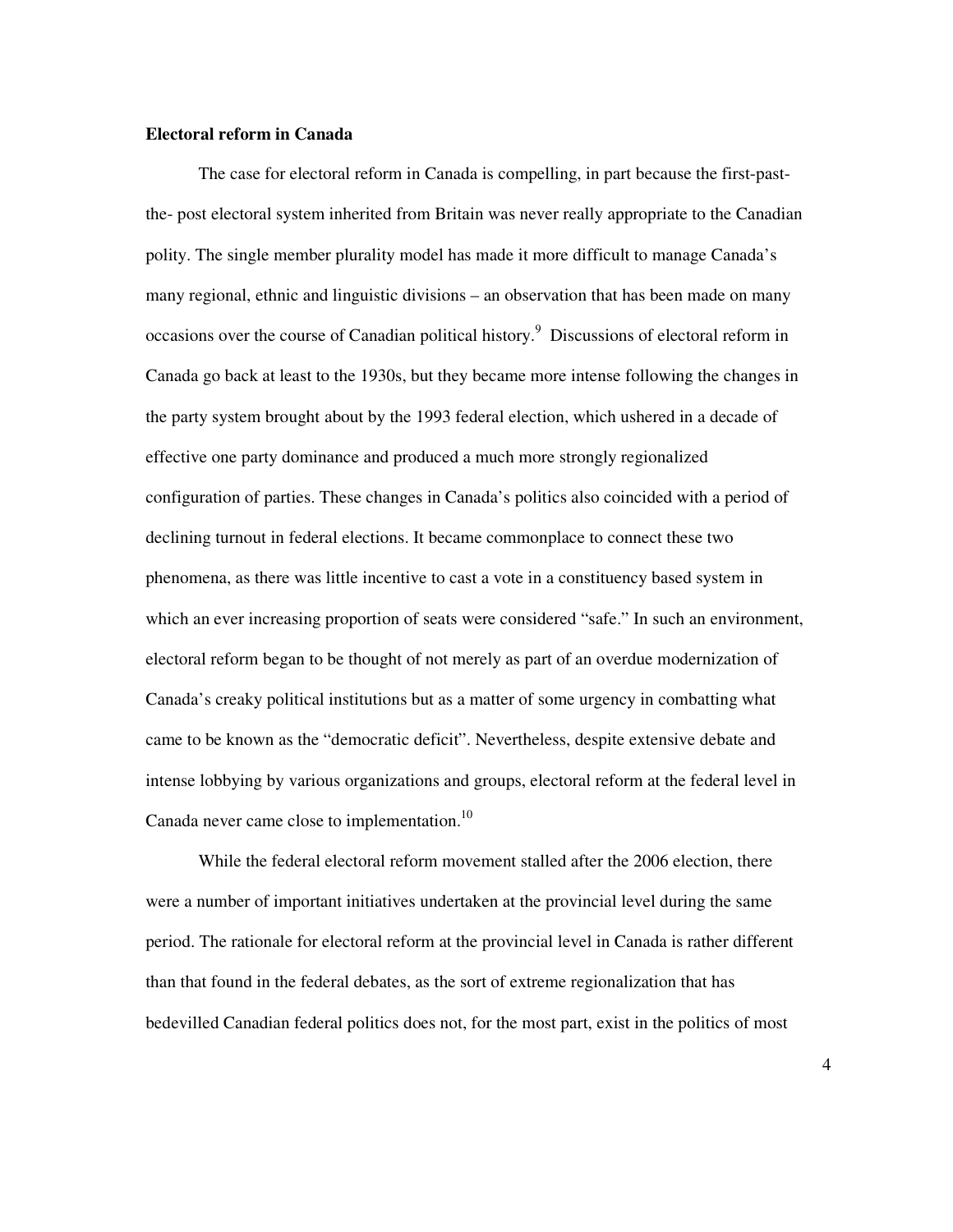provinces. There has however been increasing dissatisfaction with first-past-the-post for a number of other reasons. In several of the smaller provinces, the relative homogeneity of electorates and the small size of the legislatures have not infrequently produced wildly distorted seat distributions.<sup>11</sup> Alberta, with its long history of one party dominant politics, has also tended to produce similarly one-sided electoral outcomes. The issues in other provinces are somewhat different. Both British Columbia and Quebec have experienced "wrong winner" elections, in which the party that secured the largest number of votes won fewer seats and therefore failed to form the government. In Quebec particularly, the political implications have been quite important, as this distortion of electoral outcomes has tended to benefit the separatist Parti québécois,

 No fewer than five of Canada's ten provinces have undertaken serious initiatives on electoral reform over the past decade.<sup>12</sup> Three of these – British Columbia, Prince Edward Island, and Ontario – developed proposals that were put to a referendum. The Prince Edward Island and Ontario proposals – both of which advocated MMP – were soundly defeated by the voters.<sup>13</sup> The British Columbia proposal recommending STV, which had been developed by a citizens' assembly, was approved by 57 percent of the voters in a 2005 referendum, but it failed to reach a 60 percent threshold set by the government. That proposal was decisively defeated in a second referendum held in 2009, receiving only 39 percent support, and effectively ending the electoral reform debate in British Columbia. Given the optimism which initially surrounded these various electoral reform initiatives – all of which represented serious and well structured efforts to bring about change – the rapid turn against them in each instance is puzzling, The task of this paper is to develop a better understanding of the forces that produced this rather consistent record of failure, in spite of the compelling arguments in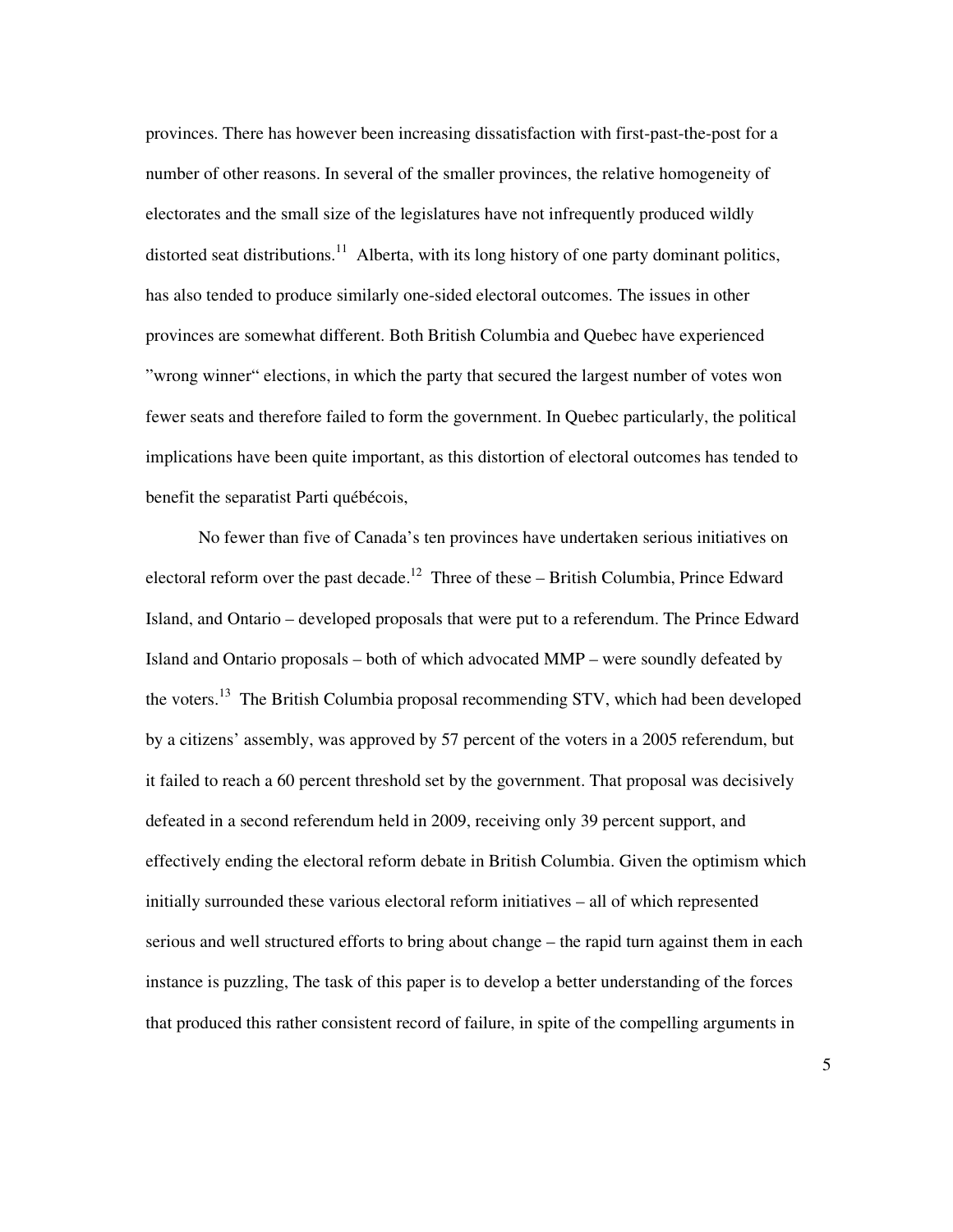favour of reform and the careful structuring of processes seemingly designed to produce a favourable outcome. We turn now to Ontario which, along with British Columbia, represents perhaps the most elaborate and most serious of these efforts at bringing about reform. Understanding the reasons for its failure will provide a valuable window on the political dynamics of the electoral reform process more generally.

# **Ontario**

 Electoral reform was first raised as an issue by the provincial Liberal party at the time that it was in opposition. The impetus for this initiative was, at least in part, the experience of the province under two previous governments – NDP (1990-95) and Progressive-Conservative (1995-2003), both of which had obtained parliamentary majorities of seats on relatively modest pluralities of the total vote.<sup>14</sup> A feeling developed in each instance that these governments lacked a sufficient democratic mandate to justify their bold policy actions.<sup>15</sup> Yet, under the first-past-the-post system, any majority government wields nearly absolute powers, no matter how thin its electoral plurality.<sup>16</sup> Elected in 2003 with a majority of seats won with 46 percent of the popular vote, the Liberals' commitment to electoral reform might have been suspect. Indeed, the new government did not move very quickly to initiate a debate on the subject. Three years into its mandate, and already looking forward to the next provincial election, the government announced that it would commission a citizens' assembly to study the issue of electoral reform.<sup>17</sup> The Citizens' Assembly would have the power to make a recommendation to be put to a referendum coinciding with the next provincial election.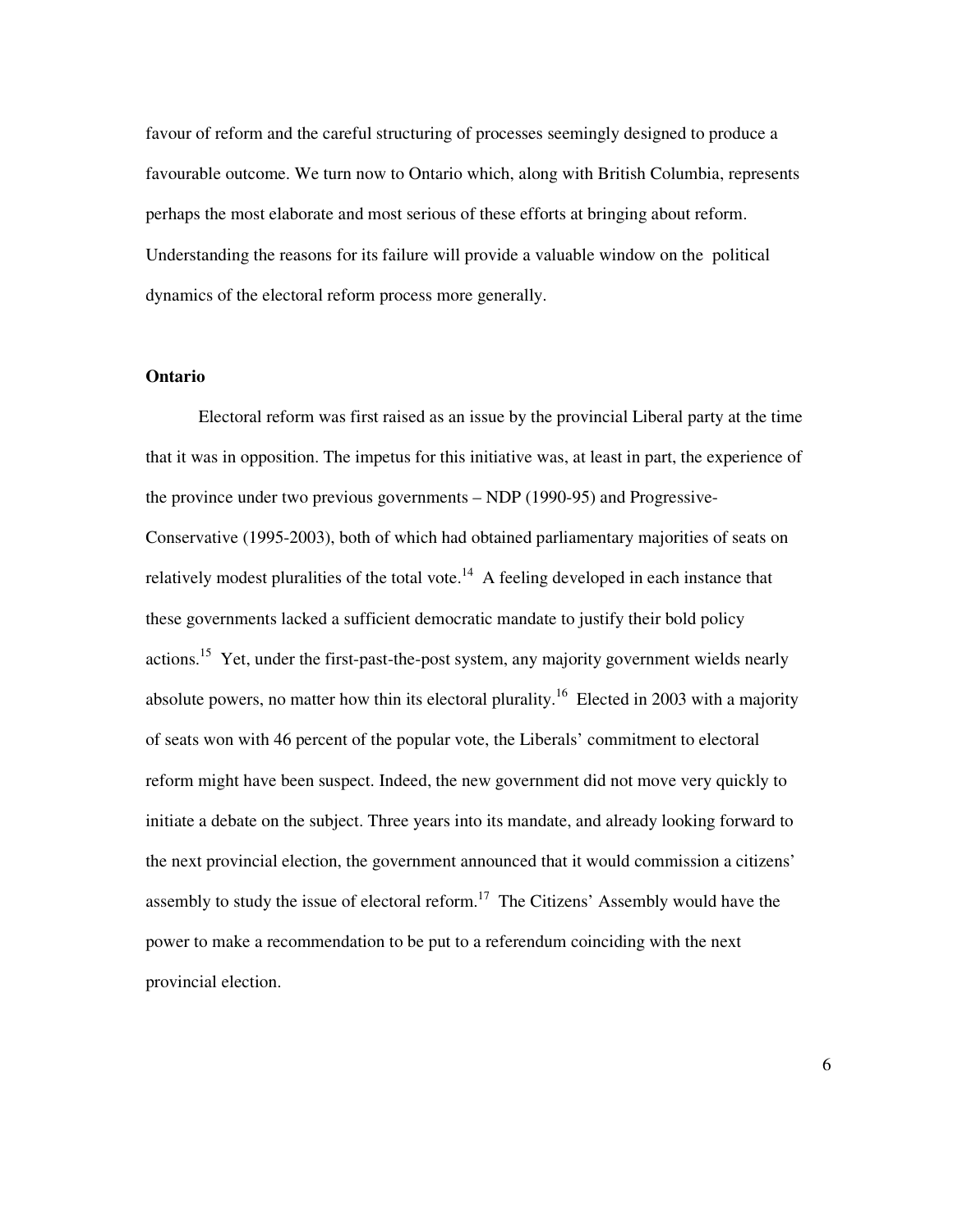In addition to fulfilling a campaign promise, the government was undoubtedly influenced by the process that had unfolded in British Columbia two years earlier, and by the electoral reform debate which had been taking place at the federal level and in other provinces. But it was never entirely clear whether the government's initiative was driven by a real desire to reform the electoral system, or by an interest in experimenting with a new model of citizen deliberation – or both. Setting up the Citizens' Assembly fulfilled a campaign promise and allowed the government to showcase its democratic credentials by empowering a body of ordinary citizens to consider a major issue of institutional change. But, as later events would disclose, the commitment to electoral reform itself on the part of the Liberals was perhaps considerably weaker. As has been the case with most governing parties that have confronted this issue, internal divisions and partisan self-interest would prove difficult to overcome.<sup>18</sup> A few prominent cabinet ministers spoke out publicly in favour of reform, whereas others were silent, and the Premier himself rather ostentatiously announced his "neutrality" on the issue. Nevertheless the deliberation process which took place prior to the recommendation was a revolutionary experiment in democratic citizen engagement – along with British Columbia and the Netherlands among the first of its kind in the world..<sup>19</sup> Allowing a body of ordinary citizens to craft a reform proposal could be interpreted either as an innovative experiment in citizen deliberation or as an indication of the government's seriousness in creating an environment that was more likely to produce a successful result.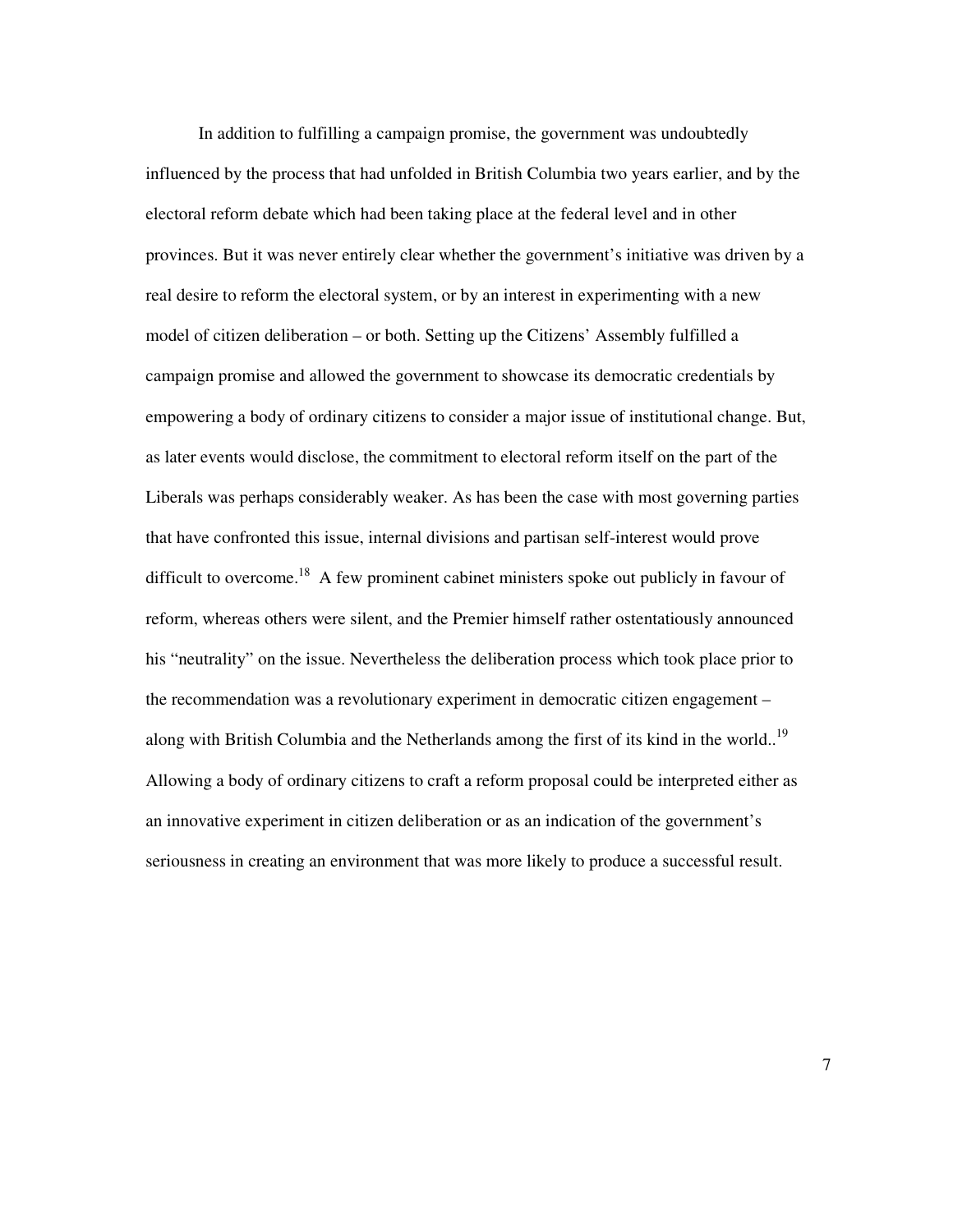### **The Citizens' Assembly**

 Electoral reform is perhaps the ideal type of issue for which to consider an alternative type of deliberative process. Such matters cannot easily be discussed or debated within the normal structures of parliamentary politics. Governments typically see proposals for institutional change either as threats to their position, or sometimes as opportunities to advance a partisan agenda. In the former case, proposals that are put forward by organizations or groups outside of government are easily ignored or sidelined. Opposition parties often express support for reforms while they are in opposition, then lose interest in the same ideas when they are in government.

 The Ontario Citizens' Assembly was modeled after the British Columbia Citizens' Assembly, which had taken place two years earlier. The Ontario Assembly had a total of 103 members, one from each of 103 constituencies (with half of the districts being represented by women and half by men) and one native member. Members were randomly chosen, and were diverse in their demographic makeup; age distribution was reflected in approximate proportion to the population through stratification.

 The Assembly's work took place on successive weekends over a period of eight months. The education or "learning" phase, which lasted from September through November 2006, included lectures, reading, panel discussions, simulations, and frequent small group discussions of electoral systems and related topics. Members were given a wide selection of books, documents and reports including the Law Commission's 2004 report and David Farrell's *Electoral Systems*.<sup>20</sup> The Assembly included four working groups that presented on the final weekend of the learning phase. These were women and underrepresented groups, political parties, government stability, and geographic representation. Following the learning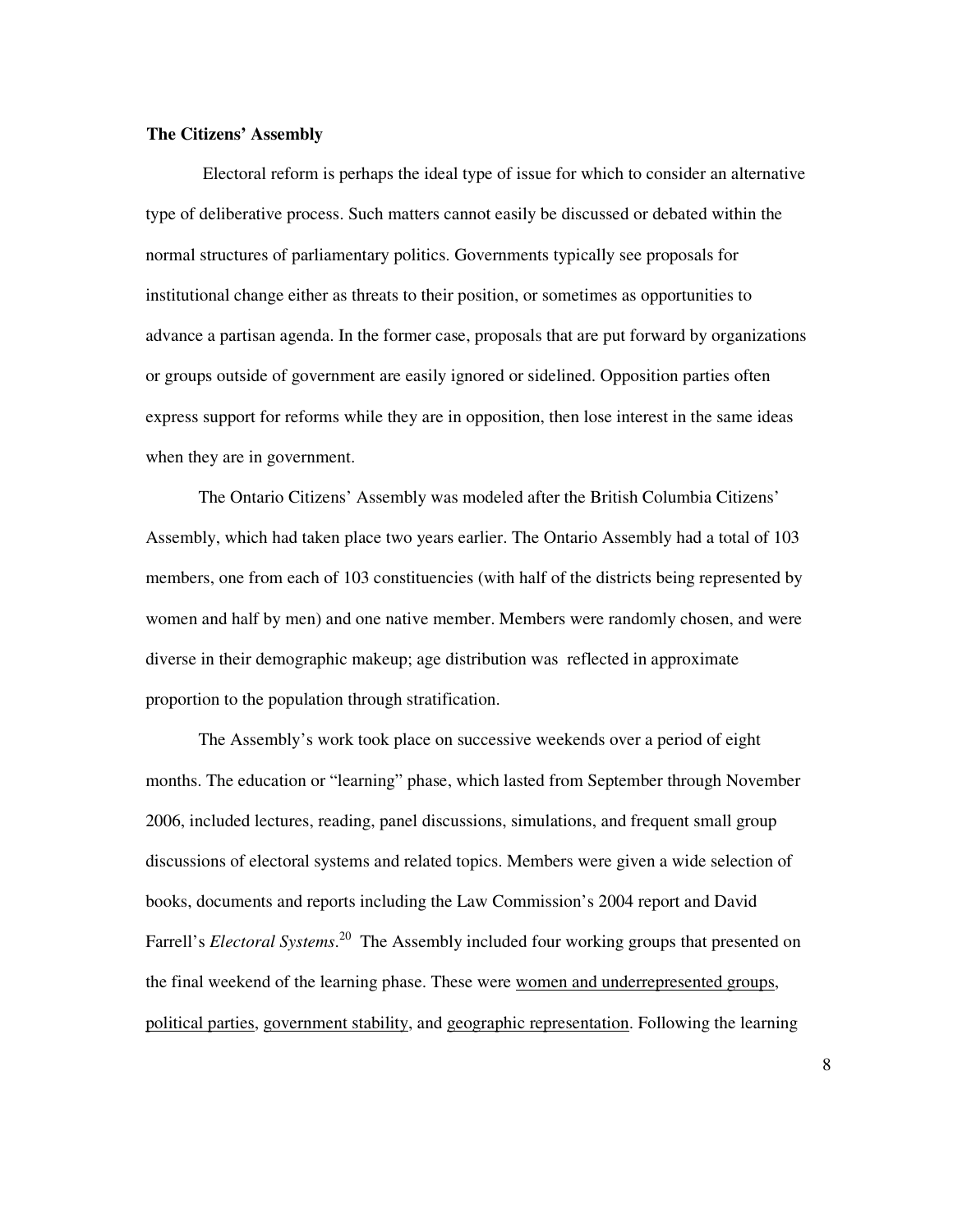phase, the members consulted widely with the public during a two-month "consultation" phase, which involved public meetings throughout the province where citizens could make presentations to a group of several Assembly members and discuss issues and principles of representation and related topics. The Ontario Assembly held 41 such public consultation meetings and received 2152 written submissions. $^{21}$ 

 After the consultation phase, the Assembly entered a "deliberation" phase that spanned six weekends. The first major deliberative task of each Assembly member was to determine the tvalues they would use to assess the suitability of any given electoral system for the province.<sup>22</sup> The values chosen were: geographic representation, proportionality, voter choice, and simplicity and practicality. Both the British Columbia and Ontario assemblies modelled the MMP and STV electoral systems as the two models that best reflected their key values. In Ontario, MMP was seen as the most viable alternative because it retained the concept of one representative per geographic district while adding a list tier to ensure greater proportionality. Although there was some support for STV (which had been recommended by the BC Assembly), many members were concerned with how electoral districts in Ontario would be redesigned to accommodate multi-member constituencies. The Ontario Assembly's early 'tilt' towards MMP came partly from knowledge gained in the education phase, but also because MMP appeared to many to address a wider array of the values held by members or that came through in the public consultations. Many members were aware of and keenly interested in the New Zealand experience because it brought empirical rather than purely theoretical evidence into the discussions. Assembly members were also aware that Scotland had adopted MMP in its new Parliament, and that the Law Commission had recommended MMP as a model for the federal Parliament. It was viewed by many members as "the best of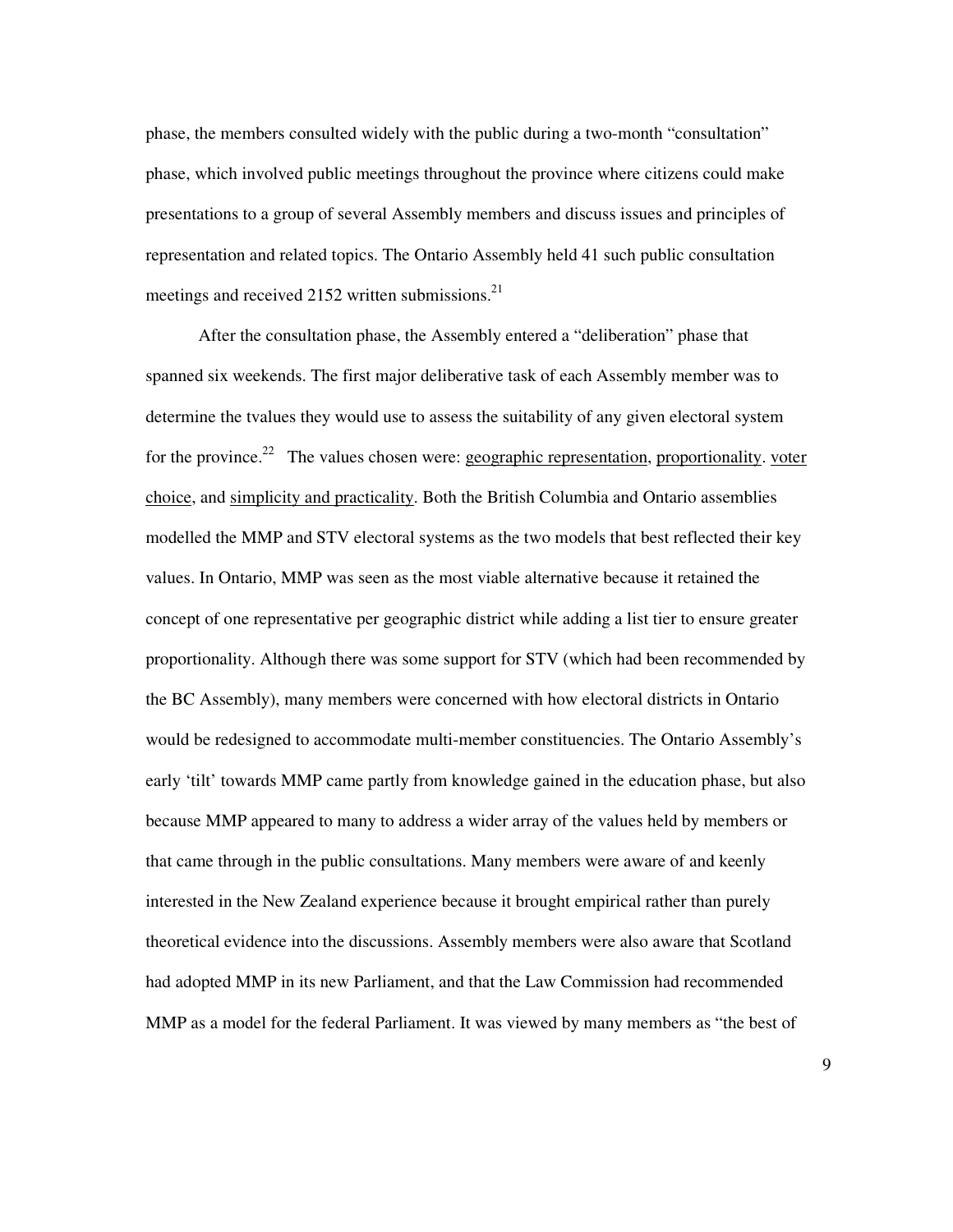both worlds $"$ <sup>23</sup>

 Selecting MMP as the preferred system to design was only the first step in the final part of the process however, and in some respects the least difficult. To be effective, MMP systems tend to require a larger legislature. Assembly members had been aware from the beginning that increasing the size of the Legislature might present them with a political problem, even though it was clearly within their mandate to recommend such an increase. $^{24}$ What the Assembly probably would have preferred would have been to keep the existing constituencies intact, while adding a sufficient number of list seats to attain proportionality.<sup>25</sup> In the end, perhaps the most difficult decision that the Assembly members made was to reduce the number of constituency seats to 90 within a 129 seat legislature. The addition of 39 list seats was about the minimum that could have been chosen in order to assure a reasonable degree of proportionality..

Other issues were contentious, but not quite so difficult. The Assembly decided on a 3% threshold – lower than both New Zealand and Germany's 5%. This level ensured greater proportionality and was chosen partly because of the nature of the existing party system in Ontario.<sup>26</sup>. It was seen to be a good balance between 'having more parties in the legislature and preventing parties with modest public support from winning seats.<sup>27</sup> The decision to allow dual candidacies was also heavily debated. The decision that list members should be elected from one province wide list rather than regional lists was also partly a function of the limited number of list seats available – 39. The decision that the lists should be closed rather than open spoke to the members' desire to assure that, within a 129 member legislature, the addition of such a small proportional component would achieve at least some of its representative goals, such as increasing the number of women elected.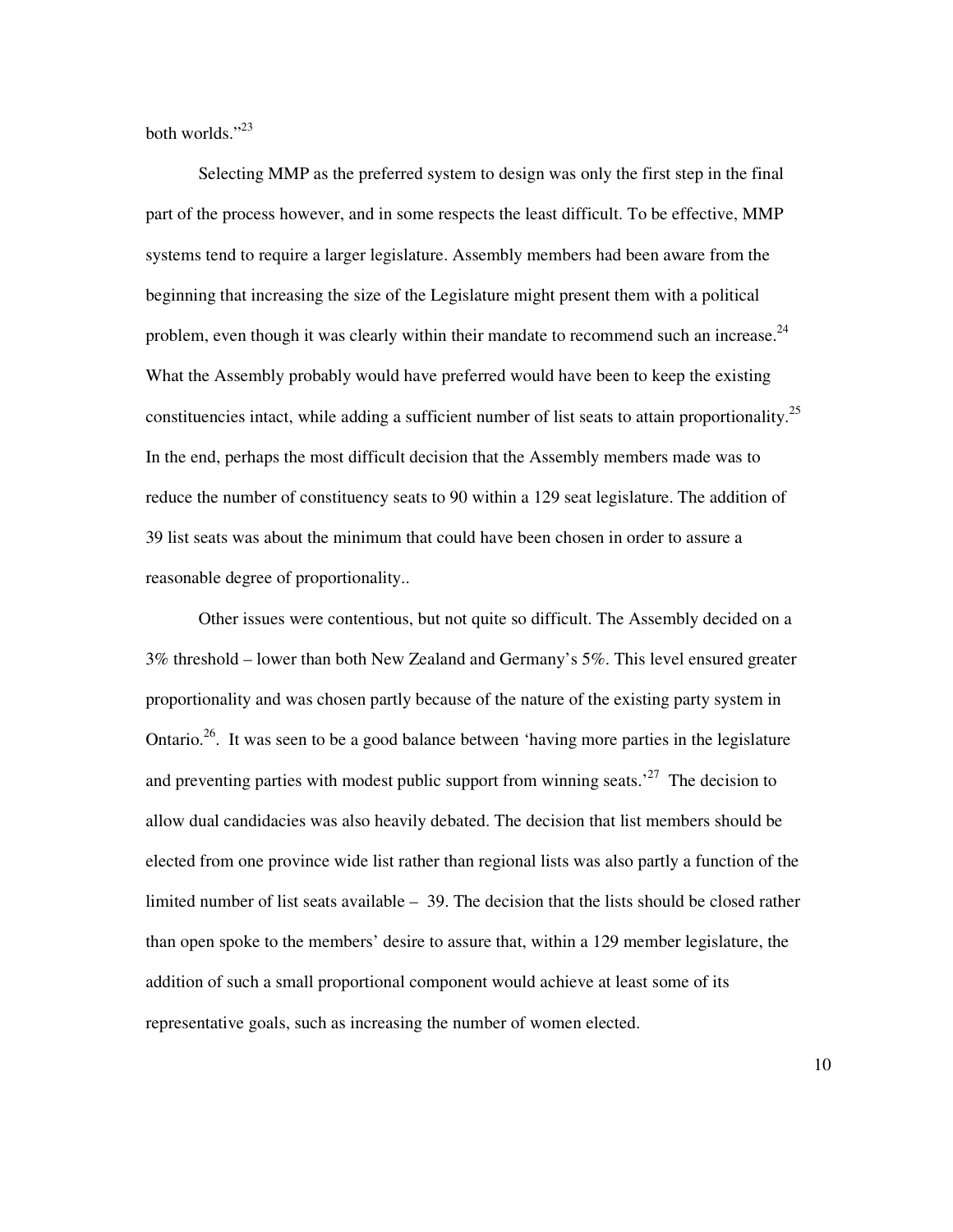Having decided that the MMP model was preferable to both STV and the status quo, the Assembly's final weekend of deliberation was dedicated to approving both the content and design of its recommendation. In the final vote, 94 members voted in favour of recommending the MMP proposal to the people of Ontario and 8 voted against.<sup>27</sup> This result demonstrates that the Assembly had indeed reached widespread consensus through its elaborate process of deliberation. After the vote was held approving the final report, the Assembly burst into applause, bringing to a conclusion a highly successful experiment in deliberative democracy.

## **Electoral reform and the mass public**

 Given that the Citizens' Assembly, beginning with little knowledge of electoral systems, had developed a near consensus on MMP through its elaborate deliberative process, it seemed initially plausible that the public might be able to do the same. As was the case with Assembly members at the time of their selection, public opinion in Ontario for the most part was open to the idea of electoral reform, but relatively unformed. Questions on the subject that have been routinely included in past surveys generally tend to show a public that is aware of, and critical of, problems in the electoral system, and somewhat positive toward the principle of greater proportionality, although not necessarily favouring any specific proposal for reform. The public thinks about issues involving elections mainly at election time, but not on any continuing basis. Hence, voters may often be frustrated at the choices presented to them in a given election, but when the election is over there is little lingering desire to engage in a continuing debate on electoral reform. In New Zealand, there was genuine public anger at the electoral system, and the unrepresentative governments that it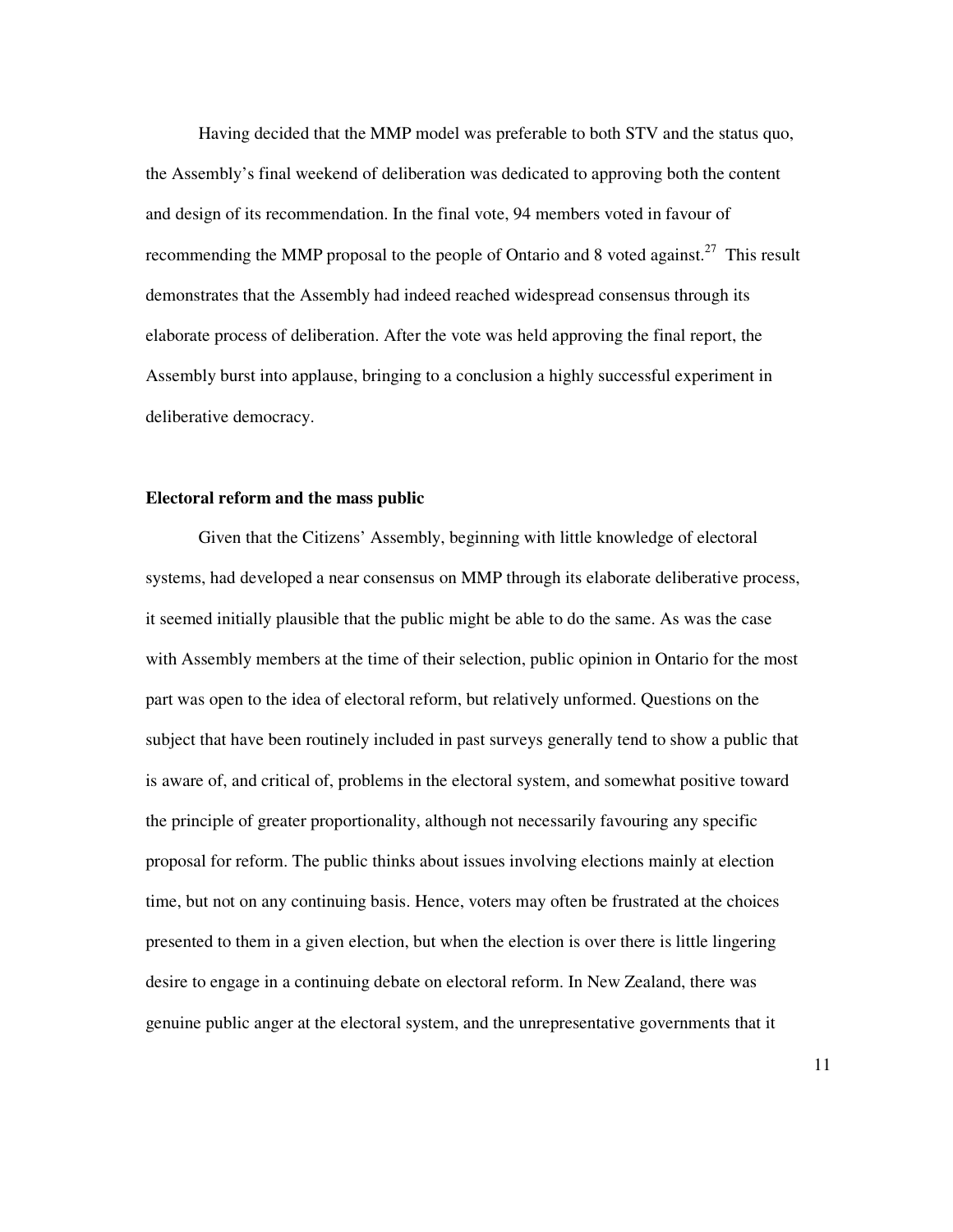tended to produce.<sup>28</sup> But in Canada, and particularly in Ontario, we did not find an underlying climate of opinion that would necessarily facilitate the passage of a reform proposal. Nevertheless, one can also say that opinion was not entirely unreceptive.

 Such a relatively neutral climate of opinion might have been positive for a public debate on electoral reform had such a debate actually taken place. But the debate that did ensue, mainly in the print media and among elites, occurred largely in a vacuum insofar as much of the public was concerned. The small amount of coverage that the Citizens' Assembly received over the eight months of its deliberations meant that the public was largely unaware of its existence, or that a debate on electoral reform was taking place. A poll commissioned immediately following the conclusion of the Citizens' Assembly and the public release of its recommendation found that four out of five of those surveyed across the province had heard "little or nothing" about the Assembly and its recommendation (table 1a). In spite of this relatively low level of awareness, the same poll also found that a plurality of respondents might have voted YES to a referendum question on reform, based on their understanding of the issue at that time (table 1b). But at least a third of the respondents at that early stage had not yet formed an opinion. The poll data show that, when presented with coherent arguments in support of either the YES or NO side, opinion was quite malleable. Presented with arguments that might be used in support of, or in opposition to, the proposed reform, many respondents found the arguments "convincing". Many of the arguments that were later put forward by the YES side resonated with the public, particularly the desirability of a second vote, the wasted votes and unfairness of FPTP, recognition of new parties such as the Greens, and the need to modernize political institutions and processes (table 2). Even one of the main arguments that would be used extensively in the campaign by MMP's opponents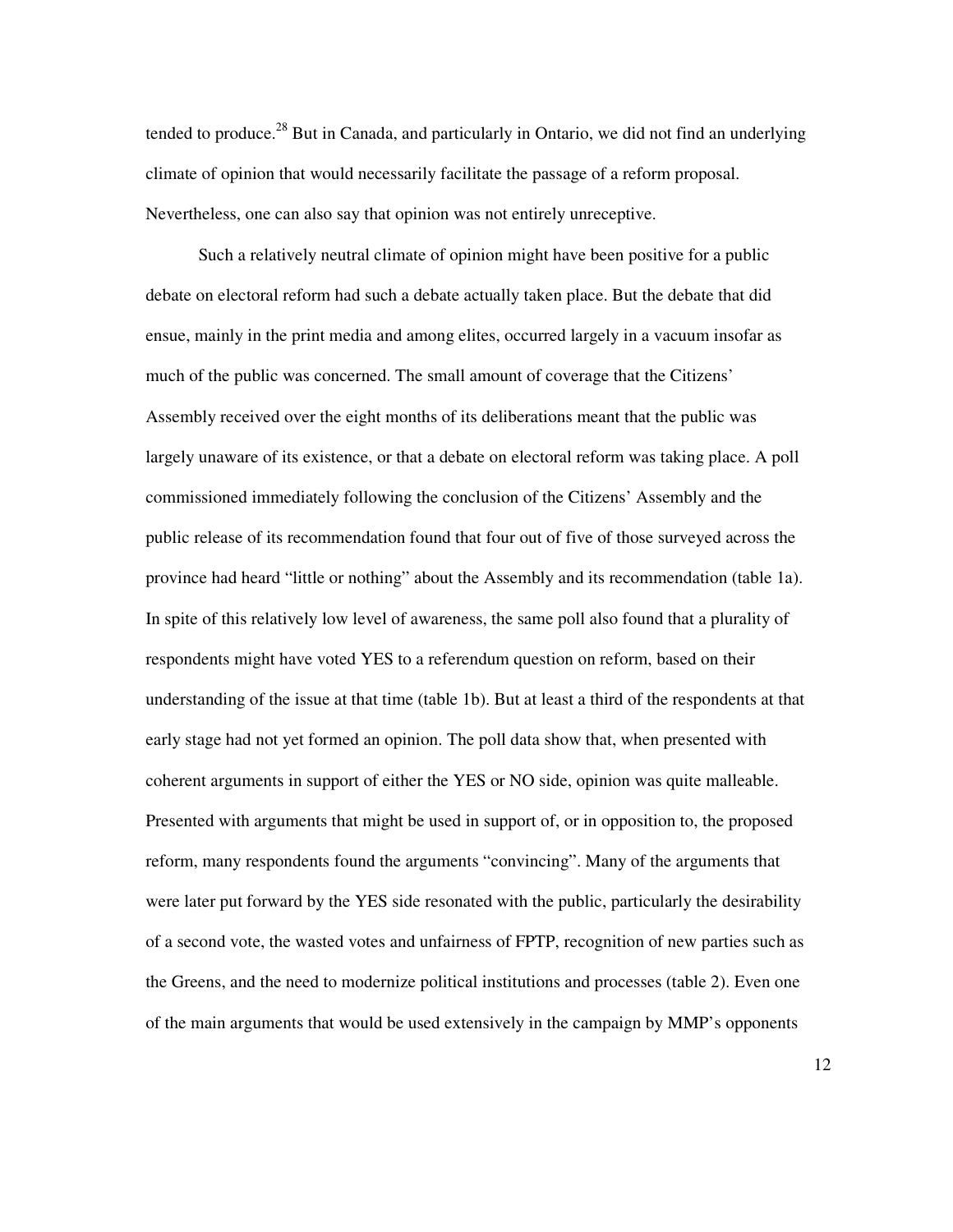– the probability of minority or coalition governments – had, for some respondents a positive connotation, expressed as the desirability to put an end to adversarial politics and force parties and politicians to "work together". The most persuasive argument of the NO side (table 3), in the view of the poll respondents, was the "lack of sufficient information", a condition that of course might have been overcome by a more vigorous public information campaign. But, as would later become clear, the public's frustration at a lack of information would continue to bedevil proponents of MMP right through voting day. It was in the end, for many, a sufficient reason to vote against the proposal

# **The media discourse**

 While public opinion demonstrated a relative openness to debating the issue, the mainstream print media were all but uniformly opposed to both the Assembly process and the MMP proposal. The *National Post* did not even wait for the campaign to begin before staking out its editorial position, in spite of the fact that one of its own columnists, who had followed the Assembly process closely, was one of the very few journalists supportive of electoral reform. In its editorial, published on April  $17<sup>th</sup>$ , only two days after the Assembly finalized its recommendation, the *Post* painted a horrific picture of the damage that might be inflicted on Ontarians should they lack the good sense to reject such a terrible proposal. Headlined "PR is a Bad Idea", the *Post* editorial identified PR as the system that "had elected the Nazis in Weimar Germany" and was responsible for many of Israel's current political problems.<sup>29</sup> Barely acknowledging that what the Citizens' Assembly had proposed was in fact a mixed system, the *Post* drew all of its examples from Weimar Germany, Israel and post-war Italy, and referred to the Citizens' Assembly proposal as the "so-called mixed member proportional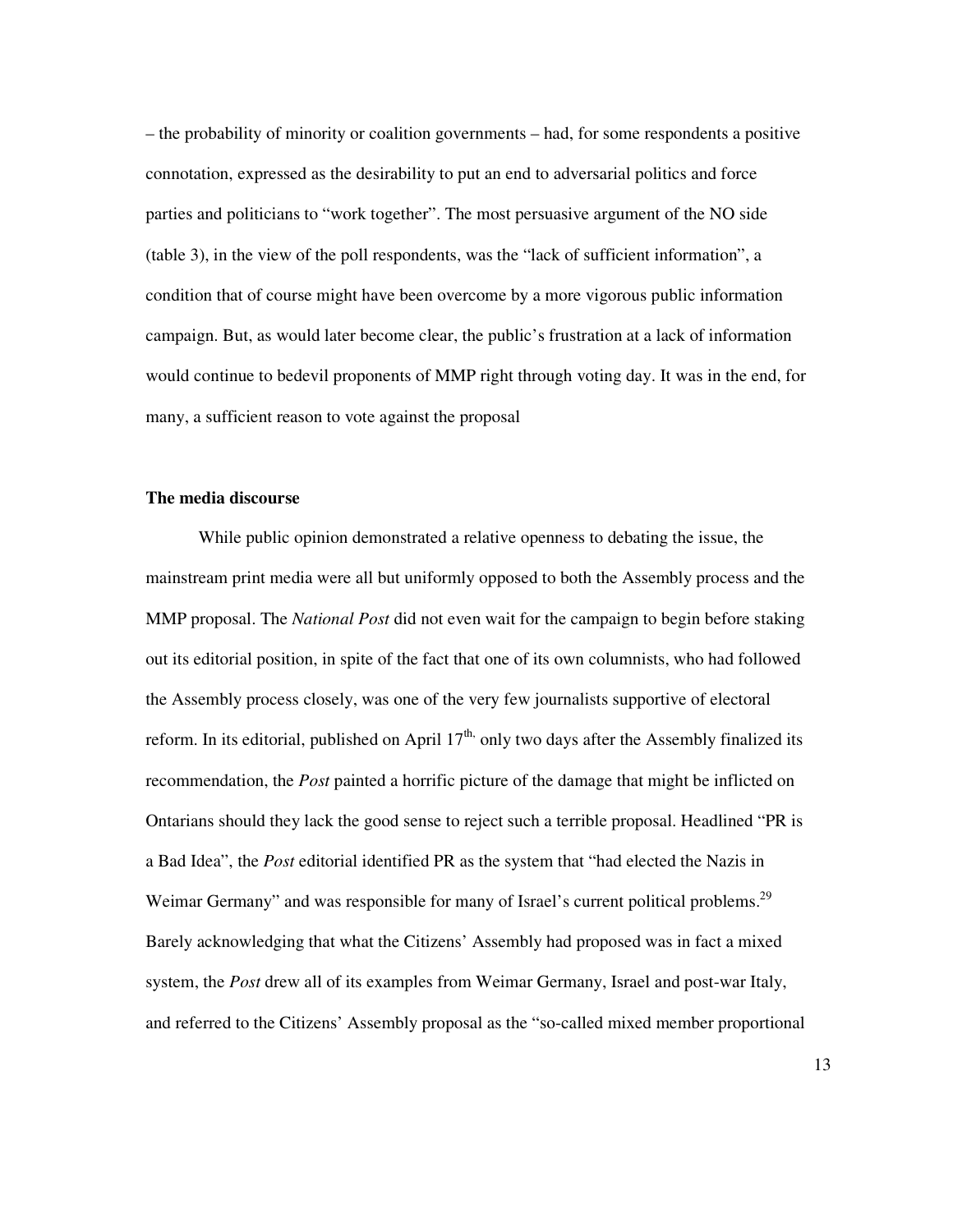system", contrasting it unfavourably with "tried and true" first-past-the- post.. There was, the editorial concluded, "still time to stop it".

 The coverage in other papers was almost as hysterically negative, in part because so many of the regular political columnists opposed the proposed reform at an early stage. Another of Canada's major newspapers, the *Globe and Mail* weighed in against the MMP proposal on its editorial page on October  $4<sup>th</sup>$ . Like other papers, the principal political columnists in the *Globe* had published articles both on the Citizens' Assembly and on the reform proposal that were strongly negative. But the *Globe* also published some op-ed pieces by academics and others supporting MMP, and it did not formally take an editorial position on the referendum until near the end of the campaign. In a tortured editorial, the *Globe* sought to position itself on the side of reform while at the same time urging voters to reject MMP. The editorial criticized nearly all of the specifics of the MMP proposal, indicating that it would have preferred a parallel model to MMP, a 5% threshold rather than  $3\%$ , a different method of constructing the party lists, and even a referendum held at some other time.<sup>30</sup>It also suggested that a reform proposal should have been developed by a "small panel of experts" rather than a citizens' assembly, which the *Globe* characterized as "populist pandering".

 The *Toronto Star* staked out its position against the MMP proposal in its editorial of October  $9<sup>th</sup>$ , having provided consistently negative coverage of the issue throughout much of the campaign.<sup>31</sup> Under MMP, the *Star* editorial argued, the winning party would have to "cut deals" to stay in power. The editorial then went on to describe in florid detail some of the potential "deals" that the Liberals might make with their opponents or with fringe parties. It urged a vote in the referendum for first-past-the-post, which had "proven its worth since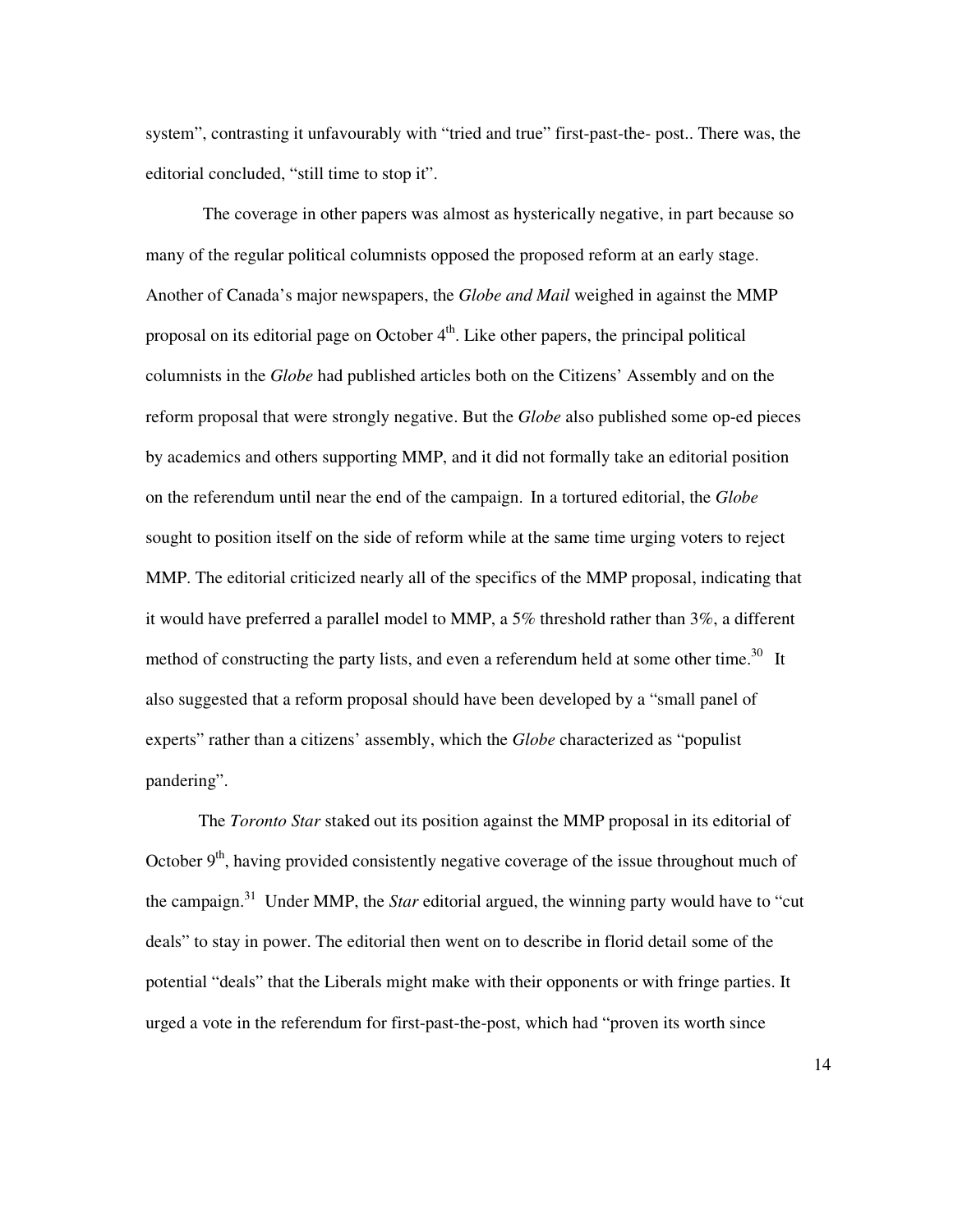Confederation" and delivered "strong, stable government" A week earlier, the Star's principal provincial political columnist, who had written on the issue a number of times both during the Citizens' Assembly deliberations and over the summer, had worried that MMP might "sneak to victory", because voters were so poorly informed on the issue.<sup>32</sup> The *Star* received much criticism for the tone of its coverage from supporters of MMP – enough that it felt compelled to publish a defence of its handling of the issue a few days after the referendum.<sup>33</sup>

 When the mainstream press did choose to write on the Assembly process, the electoral reform recommendation, or the referendum, its tone was overwhelmingly negative (figure 1), and the editorial boards of the major newspapers were aligned in opposition from the beginning.<sup>34</sup> While only 19% of the articles written could be considered positive,  $37\%$  were classified as neutral, or informational, and 45% of the articles were essentially presenting arguments against either the Assembly, the referendum, or the proposed reform. Notably there were no articles in support of the referendum at all. It was largely dismissed as too complicated, not of interest to the public, or unnecessary. The low level and poor quality of information on the issue was itself a frequent subject of the print coverage.<sup>35</sup> One writer rather perceptively pointed out that the media, having provided little coverage of the Citizens' Assembly or the electoral reform issue, was now framing the lack of information as a reason to vote  $NO.^{36}$ 

 Voters were poorly informed both because of the one-sided media coverage and the inadequate public information campaign run by Elections Ontario. The provincial electoral authority interpreted its information mandate quite narrowly, and did not deal either with the substance of the proposal or the competing arguments in favour of or against it. Rather, the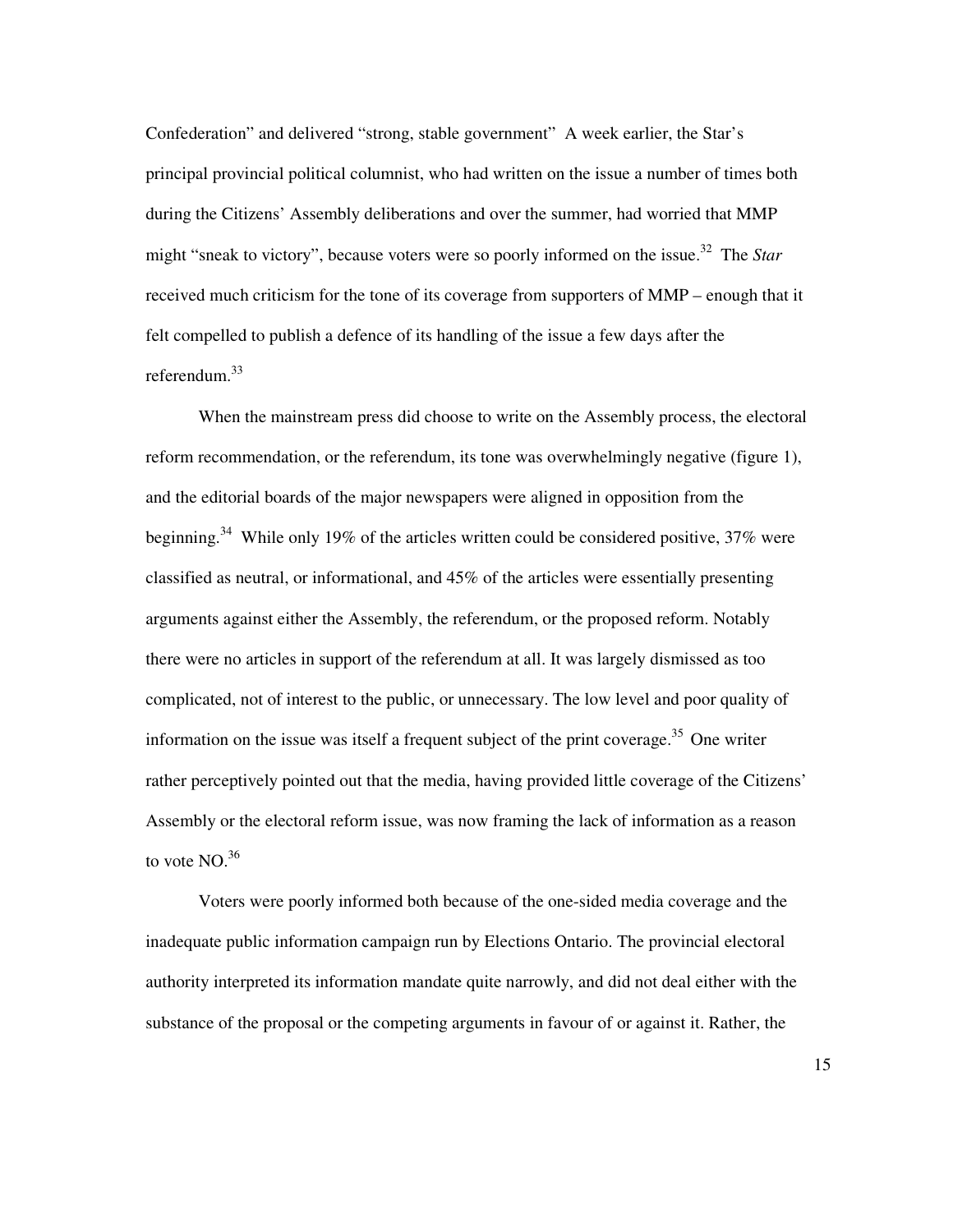public information campaign was directed towards informing the public that there would be a referendum on electoral reform and that their vote in it was "important". During the campaign, if citizens wanted to understand the issues, or learn more beyond what they read in the press, they were advised by Elections Ontario to visit various web sites. Other than through internet access, the Citizens' Assembly's Report, which explained how and why the recommendation was developed, suddenly became unavailable to the public after the campaign began. In fact the government had made no effort to publicize the deliberation process, or to defend or explain its rationale while the Assembly was in session. This appears consistent with the actions of a government that had begun to back away from the idea of reform almost as soon as the Assembly was commissioned. The Liberals, not surprisingly, were internally divided on the merits of the proposed reform, with a few members speaking in support and others against. Most legislators simply kept quiet on the issue, preferring to concentrate on their own re-election campaigns.

# **The referendum**

 From the outset, there was little doubt that the MMP proposal recommended by the Citizens' Assembly was headed for defeat. The 60 percent threshold imposed by the government set a high bar for success, the press was hostile, and the public information campaign inadequate. However, polls published in the few days before the referendum continued to find large numbers of voters undecided (table 4). Remarkably, three quarters of respondents in a poll taken in the first week of October indicated that they had heard "only a little" or "nothing at all" about the issue. In the end, the defeat of the MMP proposal was even more decisive than the polls had predicted. Only 37% of Ontario voters supported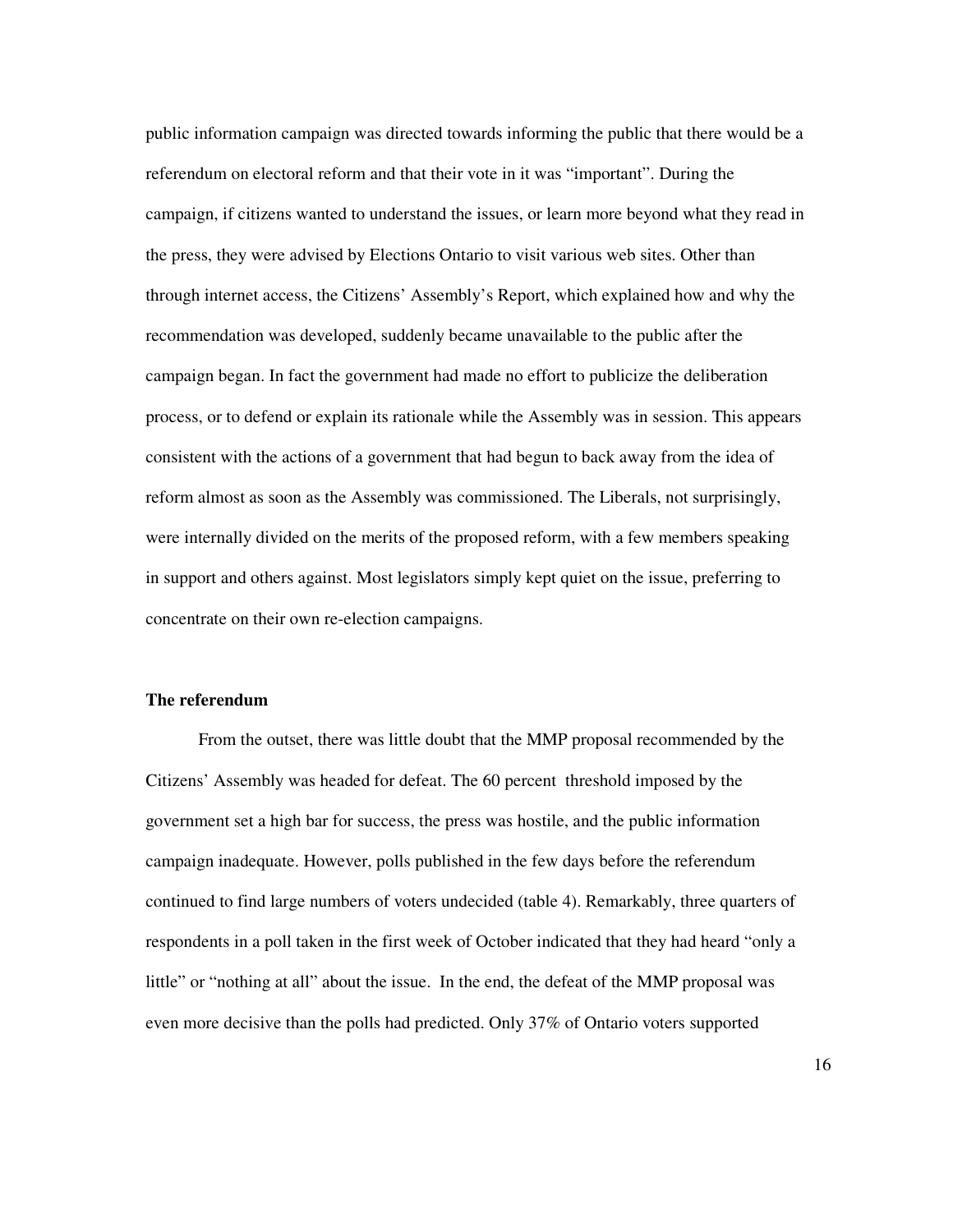MMP, while 63% cast their ballots in favour of  $FPTP$ .<sup>37</sup> Although MMP did slightly better in urban areas of the province than in rural areas, it failed to win a majority even in the Toronto area. While turnout in the election registered an historic low for the province at 53%, most election voters also cast a ballot on the electoral reform proposal. The proportion of votes cast in the referendum was, at  $51\%$ , only slightly lower than in the election (table 5). In spite of the seeming lack of knowledge and interest in the issue, there was no significant "drop off" of voters such as often occurs on American state ballot propositions that are typically held in conjunction with general elections. $38$ 

 Post election analyses of the vote emphasized many of the points noted earlier in identifying the kinds of information that filtered through to the electorate in a campaign that was largely invisible to many voters. The negative arguments that resonated were the simplest ones – the lack of sufficient information about the proposed new system, the increase in the size of the Legislature, and the oft-repeated charge by opponents of MMP that the lists would be controlled by "party bosses" (see table 3). There was some degree of receptivity to the more attractive features of MMP – the need for greater fairness in elections, the appeal of proportionality, and the desirability of a "second vote" (table 2). But an electorate that did not feel itself to be adequately informed found it difficult to overcome its uncertainty about how the new system would actually work. Cutler and Fournier argue that a more fully informed electorate might have been persuaded, based on evidence from a post election survey.<sup>39</sup> But, as they also note, voters would have needed greater knowledge of and confidence in the process that had produced the proposed change. The Citizens' Assembly was an unknown entity for most of the electorate, and this lacuna deprived the proposed reform of the legitimacy that greater knowledge of the deliberative process that had produced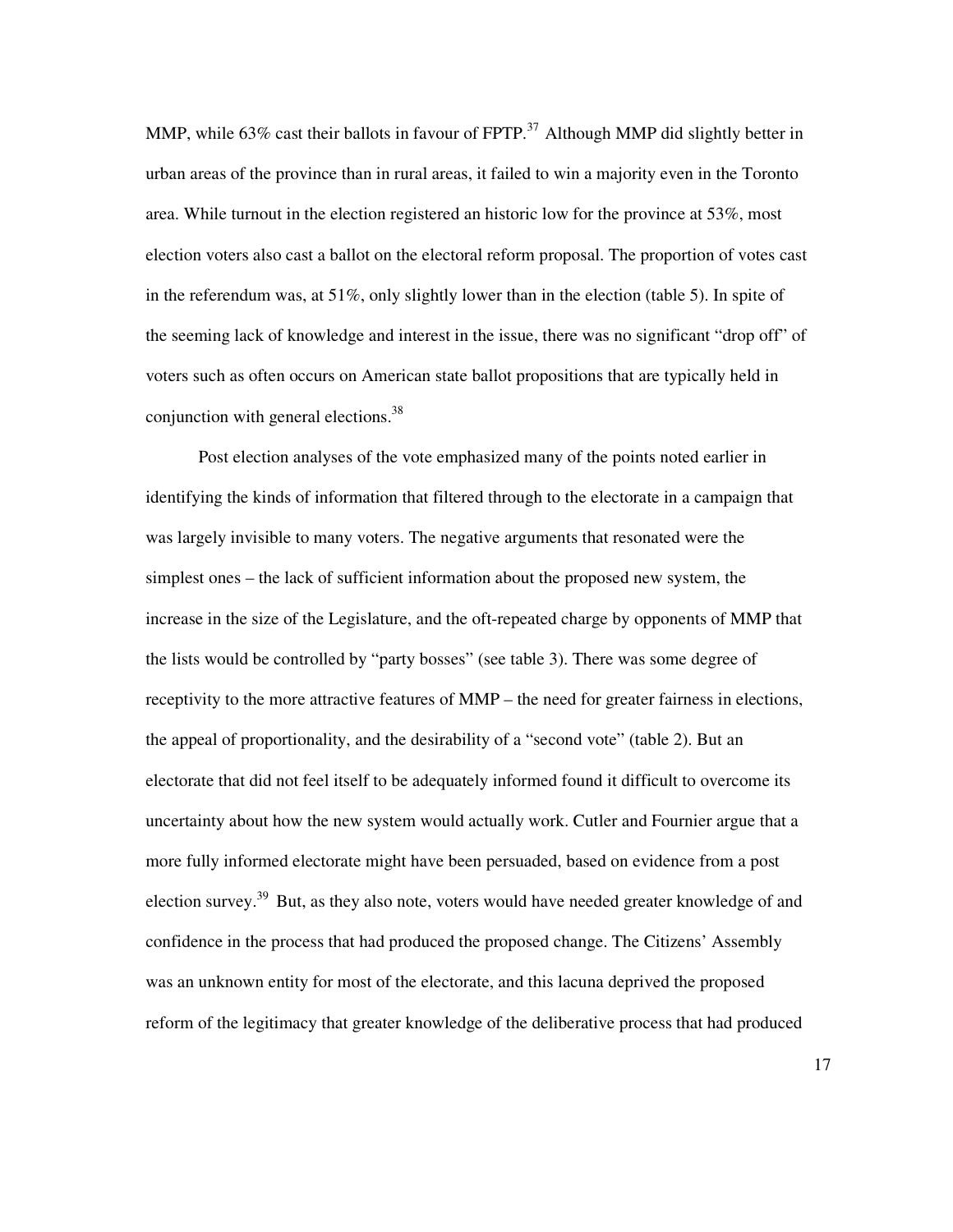it might have conferred. In considering whether MMP might have ever had a chance of passing, even with better information both about the proposal and the Assembly, we need to also consider the role of the campaign. The late start and near absence of any real campaign for the proposal meant that the bulk of the electorate was poorly informed. The anti-MMP campaign, confined largely to the mainstream print media, mattered, but it resonated only with small segments of the electorate.

 The Ontario campaign contrasts sharply with that in New Zealand, where there was both a highly effective public information campaign and intensive campaigns waged by well organized and well financed umbrella organizations.<sup>40</sup> In hypothesizing other possible outcomes in the Ontario referendum, one needs to consider what a more active campaign might have looked like. Certainly, it would have had to have been better financed, both on the public information side and on the part of those advocating the reform. The electoral authority would also have had to interpret its mandate much less narrowly, informing voters about the content of the proposal and the nature of the arguments for and against it, rather than merely telling voters that there was going to be a referendum and that their vote was "important".

 Modern campaigns cost money, and the lack of any serious funding of the campaign for MMP undercut its effectiveness and deprived voters of the information that they needed to properly evaluate the proposed reform. However, the anti-MMP campaign was also largely non existent, being confined primarily to the occasional columns by political journalists found on the inside pages of the major newspapers. These two observations are of course related. Given the ineffectiveness of the pro-MMP campaign, there was no real need for an organized effort against the proposal. Had there been a well organized and well financed YES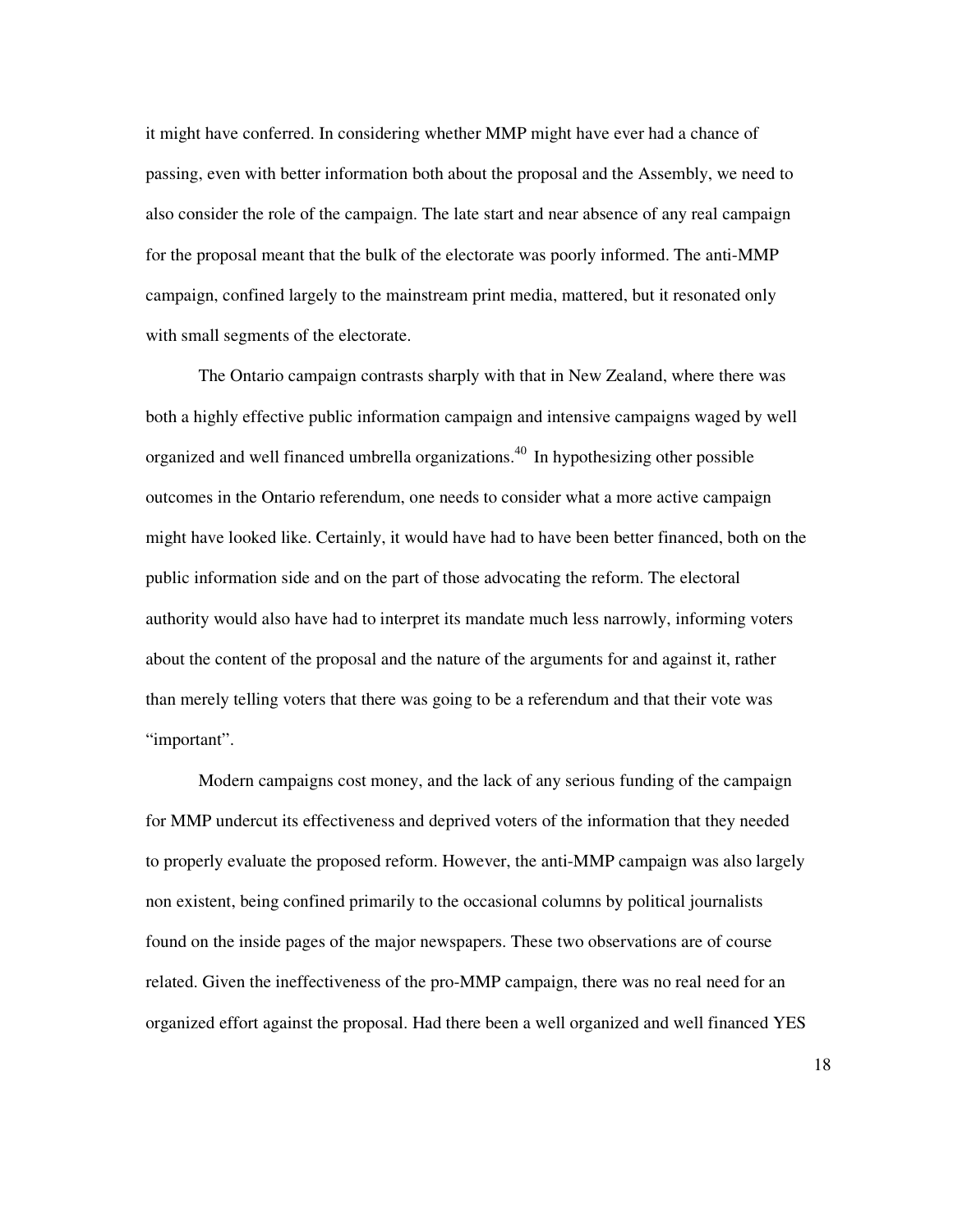campaign, and any real chance that MMP might pass, there almost certainly would have also been a serious NO campaign. This is essentially what happened in New Zealand. After the first referendum, momentum for reform continued to build until the realization that the MMP proposal might actually pass triggered an effective and well financed NO campaign. The fact that they succeeded in driving support down from well over 70% to the 54% obtained in the 1993 referendum is testimony to the effectiveness of that campaign. Had they been operating under a 60 percent rule like that imposed in Ontario and British Columbia, electoral reform in New Zealand would not have happened.

 This illustrates how difficult it is to secure passage of almost any type of reform proposal in a referendum. The more complex the issue, the greater the difficulty of putting it across to voters in a short campaign. The 2005 referendums on the European Constitutional Treaty in France and The Netherlands, the 2001 Irish referendum on the Nice Treaty, and the 1992 Canadian constitutional referendum all resulted in the defeat of proposals that initially appeared to enjoy broad public support. What these cases have in common are the complexity of the issues involved, the relatively short duration of the campaigns, and the inherent effectiveness of negative campaigning. The political advantage in referendum campaigns, particularly those dealing with unfamiliar issues, often rests with the NO side. Those opposed to a proposal do not necessarily have to make a coherent case against it. Often, it is enough merely to raise doubts about it in the minds of voters, question the motives of its advocates, or play upon a natural fear of the unknown.<sup>41</sup>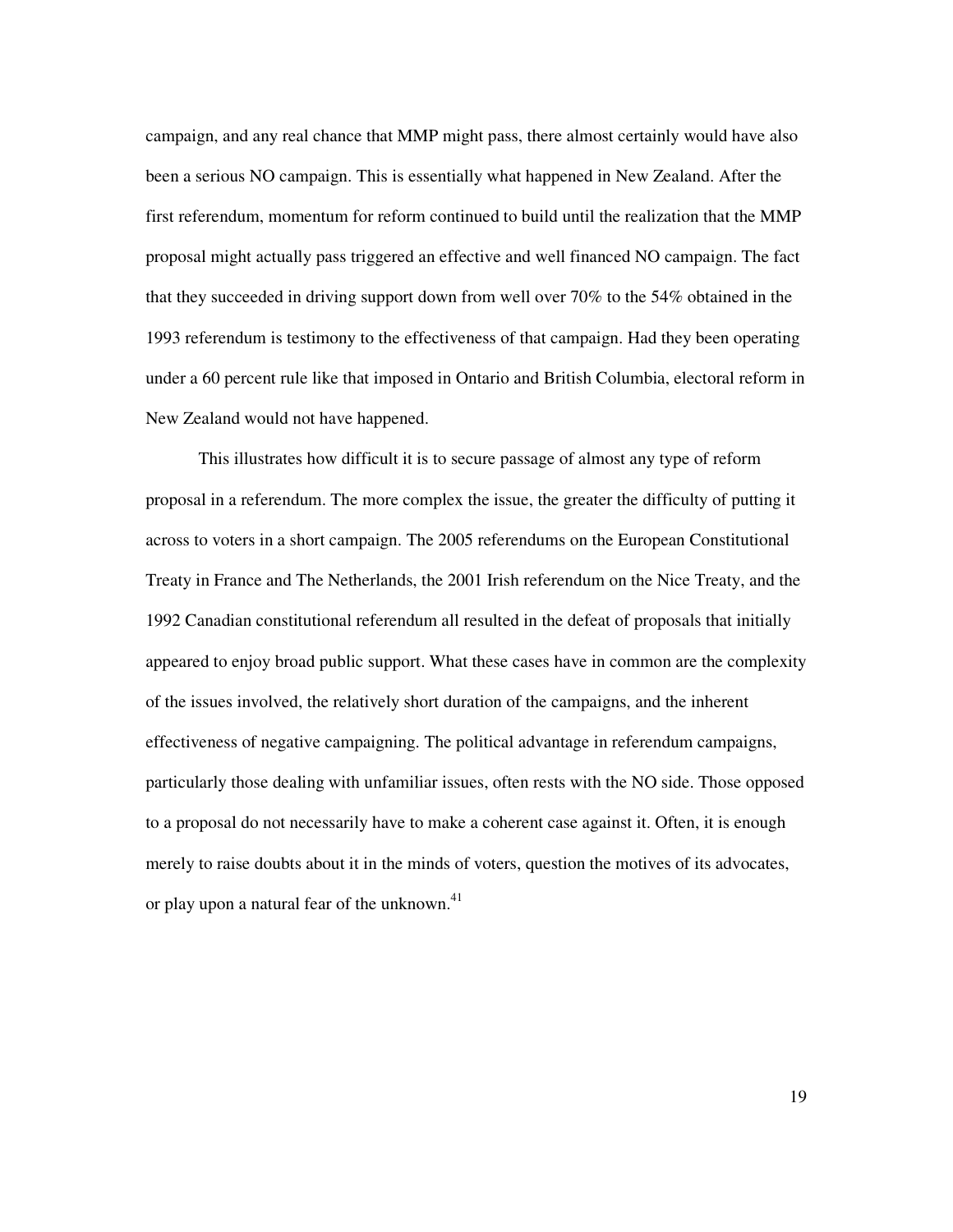# **Conclusion**

 Deliberative democracy and direct democracy are different processes, and the dynamics of a referendum campaign are very different than those of a deliberative body such as the Citizens' Assembly.<sup>42</sup> Research on other referendums demonstrates that it is no easy matter to persuade the public to embrace change – even in New Zealand where a successful reform did take place. One important difference between the British Columbia and Ontario referendums was that, in the first referendum in British Columbia, it was the recommendation of the Assembly that helped to legitimize STV for many voters.<sup>43</sup> In Ontario, more or less the opposite occurred. The Assembly was an unknown quantity for most voters, and its negative portrayal in the media made it more of a liability than an asset in generating public support for electoral reform.

 The role of government in the process also needs to be recognized. Given the natural conflict of interest of governments with respect to reforming the very electoral system that elected them, one should not be surprised to find that they continue to be important actors in the process, however it is structured. Creating and empowering a Citizens' Assembly to deal with the issue represented an important first step in creating a new type of institutional environment different than that of a royal commission or parliamentary committee. But it could not completely remove the hand of government from the larger process. The timetable and funding of the Assembly's work rested upon decisions taken by the government, and it was not accidental that the Citizens' Assembly received so little attention or recognition during its deliberative phase. Having created the Assembly, the Ontario government essentially abandoned and isolated it. Government decisions taken subsequently regarding the establishment of a "super majority" threshold, designing the ballot question, setting the rules governing the campaign, the funding (or lack thereof) of campaign activity, the structure and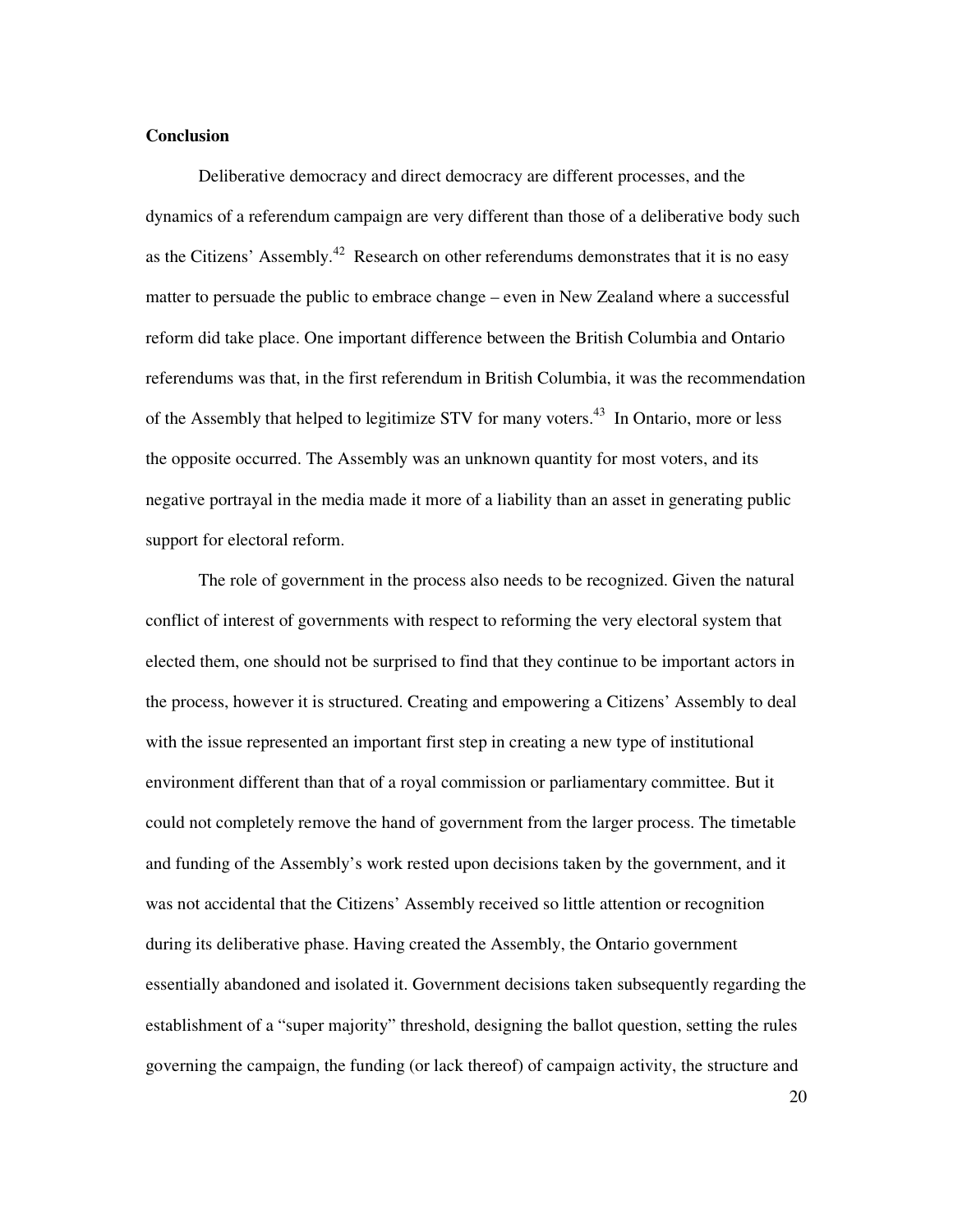funding of the public information campaign, and the role played by the electoral authority in administering it, all had some effect on the outcome. While the magnitude of these effects is not measurable, their direction is clear. Having fulfilled its commitment to democratic reform by setting up the Citizens' Assembly, the Liberal government had no interest in seeing electoral reform actually happen. One could almost sense the Premier's relief the day after the referendum in announcing that "the people have spoken."

 There is no particular reason to treat Ontario as anything other than a typical case with regard to the conflicting objectives of government in organizing and managing the electoral reform process. In New Zealand, both Labour and National governments actively tried to undermine and sabotage a reform process to which they were seemingly committed in principle. In that instance, reform succeeded in part because of their mismanagement of the file and miscalculation of the degree of public revulsion that their actions provoked.<sup>44</sup> The process in Prince Edward Island, in which a proposed MMP reform was also rejected by a wide margin in a referendum, followed a similar dynamic, in spite of the fact that the PEI reform was developed by an appointed commission (as in New Zealand) rather than by a citizens' assembly. In that case, the government that appointed the commission also began to distance itself from the recommendation, and proceeded to structure the referendum that followed in a way that made passage of the proposal unlikely.<sup>45</sup> The process in British Columbia was less constrained in this regard, and the more positive outcome of the 2005 referendum in that province suggests that at least some of these obstacles to reform might be overcome through a better structured and more elaborate process of public deliberation. However, by the time of the second (2009) BC referendum, the government's enthusiasm for the project had diminished, and the Citizens' Assembly had been long forgotten. With the decisive defeat of the reform proposal in British Columbia – perhaps the only Canadian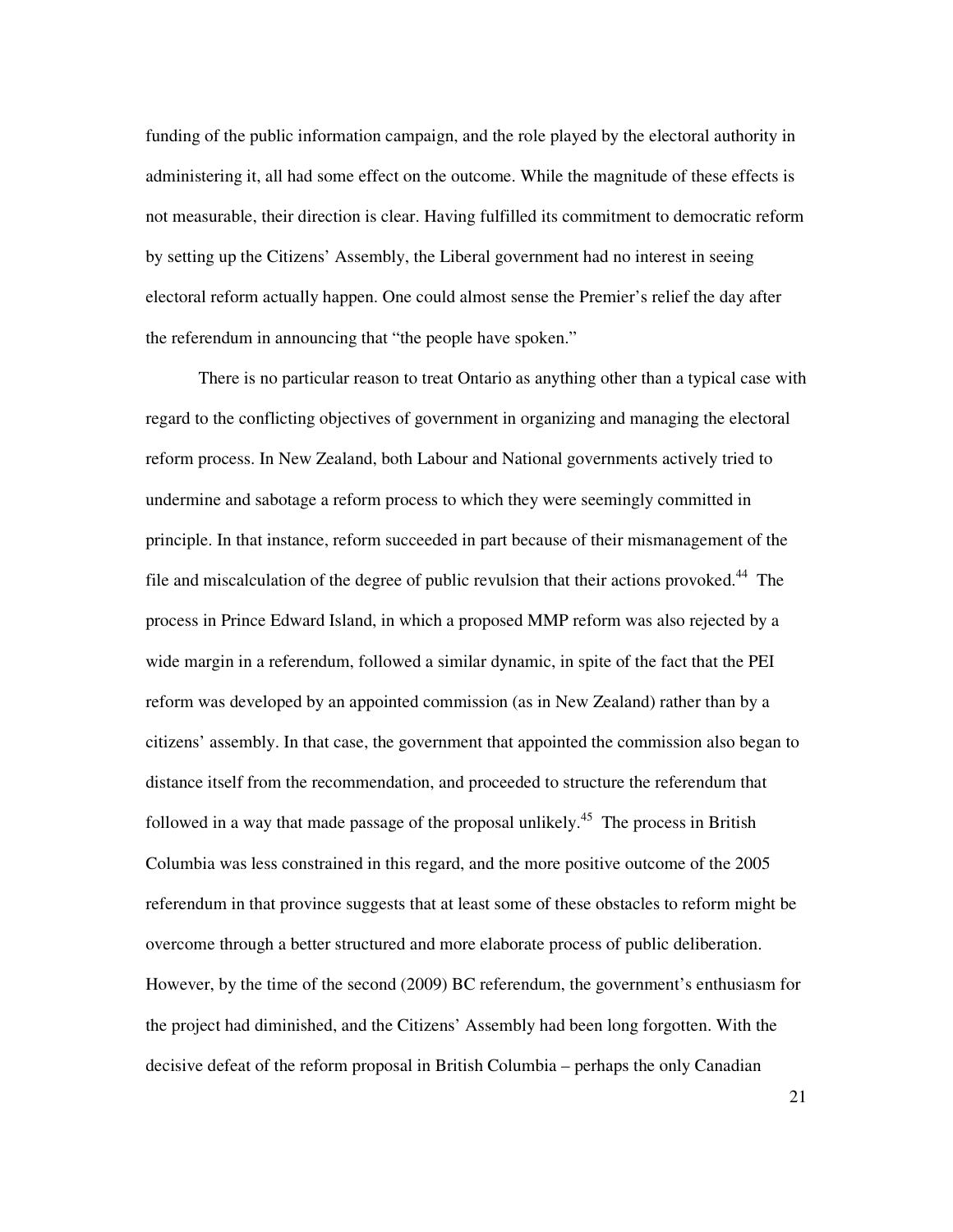jurisdiction where prospects for reform had been more hopeful – the epitaph for electoral reform in Canada has surely been written. This does not mean that electoral reform proposals are doomed to fail, or that citizen involvement cannot be a positive, and often necessary, factor in the process. It does however indicate that, when a reform proposal moves into the electoral arena, new barriers to its adoption are created – barriers that are not easily overcome.

### **Notes**

l

2. See Ray Christensen, "Electoral Reform in Japan: How It Was Enacted and Changes It May Bring," *Asian Survey* 34 (1994), pp. 589-605.

3. See Gianfranco Baldini, "Electoral Reforms in Italy: The (Main) Determinants of the (Many) Electoral Reforms", *West European Politics* xx (2011), pp.

4. See Alan McRobie, *Taking It To The People: The New Zealand Electoral Reform Debate*. (Christchurch, NZ, Hazard Press, 1993).

5. Gideon Rahat and Reuven Hazan, "The Determinants of Electoral Reform: the Barriers Approach as a Synthesis of Alternative Approaches", *West European Politics* xx (2011), pp.

6. See Lawrence LeDuc, "Campaign Tactics and Outcomes in Referendums: a Comparative Analysis", in Maija Setälä and Theo Schiller, *Referendums and Representative Democracy: Responsiveness, Accountability and Deliberation* (London, Routledge, 2009), pp. 139-161. See also Lawrence LeDuc, "Referendums and Deliberative Democracy", paper presented to the International Political Science Association World Congress, Fukuoka, Japan, 2006.

7. See Arthur Lupia and Mathew D. McCubbins, *The Democratic Dilemma: Can Citizens Learn What They Need To Know?* (NY, Cambridge University Press, 1998).

8. The four options presented were an Additional Member System (AMS), Single Transferable Vote (STV), Mixed Member Proportional (MMP), and the Alternative Vote (AV). The vote in favour of change was 85% in the 1992 referendum, and 71% of those participating expressed a preference for MMP over the other three alternatives. See Jack Vowles, "The Politics of Electoral Reform in New Zealand," *International Political Science Review* 16 (1995), pp. 95-115.

<sup>1.</sup> Such packages of proposed amendments to the Australian constitution were put forward in 1974, 1977, 1984, and 1988. None of the proposals dealing with elections were enacted. See Brian Galligan, "Amending Constitutions Through the Referendum Device", in Matthew Mendelsohn and Andrew Parkin, *Referendum Democracy: Citizens, Elites and Deliberation in Referendum Campaigns* (London, Palgrave, 2001), pp. 109-124.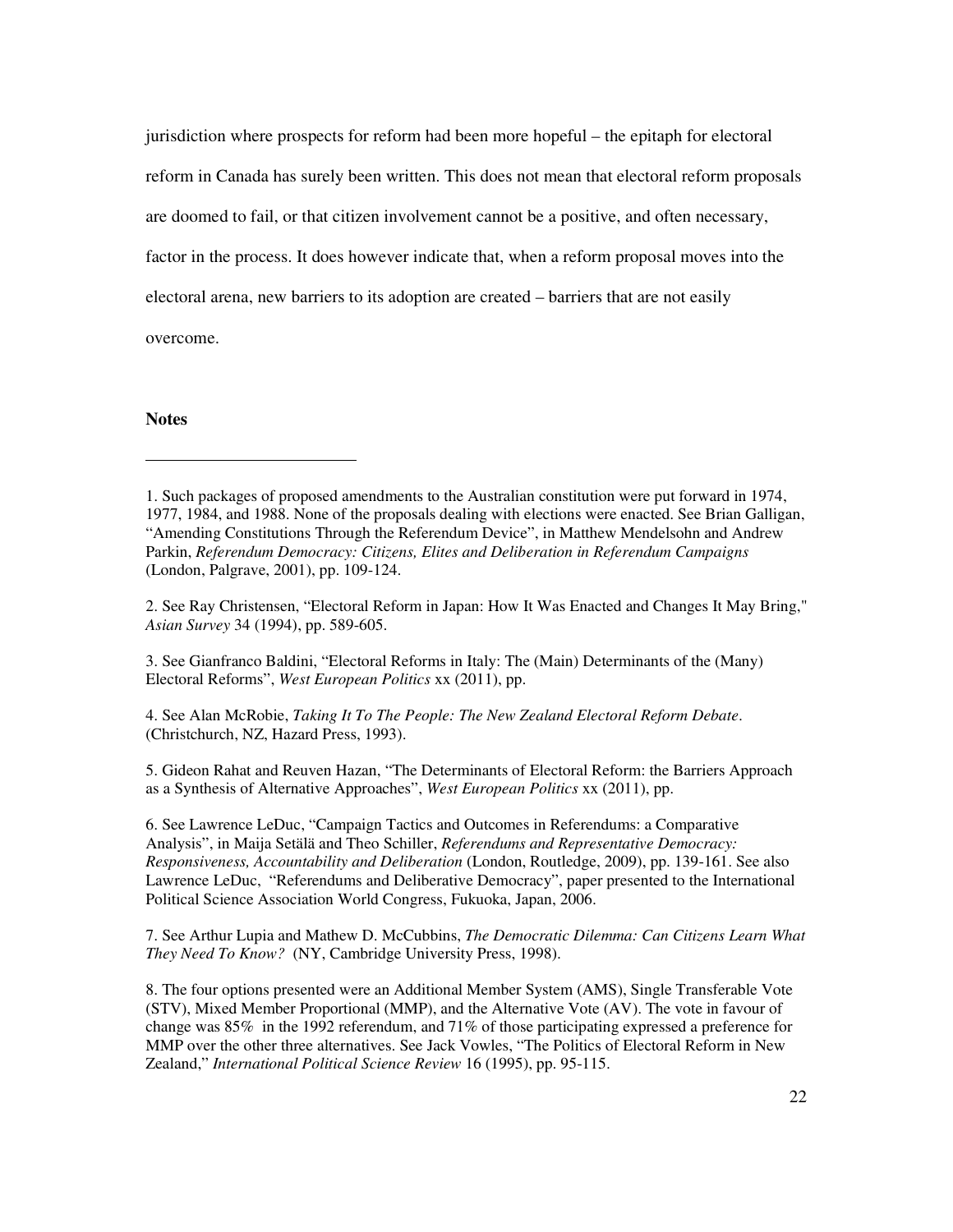9. See Alan Cairns, "The Electoral System and the Party System in Canada: 1921-1965", *Canadian Journal of Political Science* 1 (1968), pp. 55-80

 $\overline{a}$ 

10. There was however a serious study undertaken by the Law Commission of Canada, which put forward a proposal to switch to MMP in a 2004 report to the federal government. See *Voting Counts: Electoral Reform in Canada (*Ottawa, Ministry of Public Works and Government Services, 2004).

11. In the 2000 election in Prince Edward Island for example, the Conservatives won 26 of the 27 legislative seats with 58 percent of the total vote. In the most recent (2007) PEI election, the Liberals won 23 of the 27 seats with 53 percent.

12. Quebec, New Brunswick, Prince Edward Island, British Columbia and Ontario.

13. In the 2006 Prince Edward Island referendum, the MMP proposal was rejected by a vote of 64 to 36 percent. Turnout in the referendum was 33 percent. See Jeannie Lea, "The Prince Edward Island Plebiscite on Electoral Reform," *Canadian Parliamentary Review* 29 (2006), pp. 4-8.

14. The NDP in 1990 obtained 74 of the 130 seats in the provincial legislature with 38 percent of the total vote; the Progressive-Conservatives won 82 seats on 45 percent of the vote in 1995.

15. The Conservative government elected in 1995 initiated a program of sweeping changes in public services, including health, education and municipal government.

16. Canadian journalist Jeffrey Simpson characterized Canadian politics as a "friendly dictatorship." Jeffrey Simpson, *The Friendly Dictatorship* (Toronto, McClelland and Stewart, 2002).

17. The government announced the creation of the Citizens' Assembly on August 19, 2005. It had previously adopted fixed dates for provincial elections, specifying that the next provincial election would be held on October 10, 2007.

18. Part way through the process, a 60 percent threshold was established by the government, leaving skeptics to wonder if they were genuinely interested in electoral reform or instead were attempting to guarantee its failure. However, the 60 percent threshold was consistent with what had been required in British Columbia and Prince Edward Island, and a case could be made for some sort of "super majority". Nevertheless, the Secretariat staff and Citizens' Assembly members were taken by surprise when this requirement was imposed.

19. On Citizens' Assemblies and the British Columbia case, see Mark Warren and Hilary Pearse, *Designing Deliberative Democracy: the British Columbia Citizens' Assembly* (NY, Cambridge University Press, 2008). On the electoral reform debate in the Netherlands and the Dutch Burgerforum, see Henk van der Kolk, "Electoral System Change in the Netherlands: The Road from PR to PR: 1917-2006" *Representation* 43 (2007), pp. 271 - 287.

20. Farrell was also one of the invited academic lecturers.

21. Citizens' Assembly (Ontario) < **http://www.citizensassembly.gov.on.ca** >.

22. I am particularly grateful to Catherine Baquero, who served as a member of the Ontario Citizens' Assembly, for some of the insights into its operation contained in this section of the paper. See Lawrence LeDuc, Heather Bastedo and Catherine Baquero, "The Quiet Referendum: Why Electoral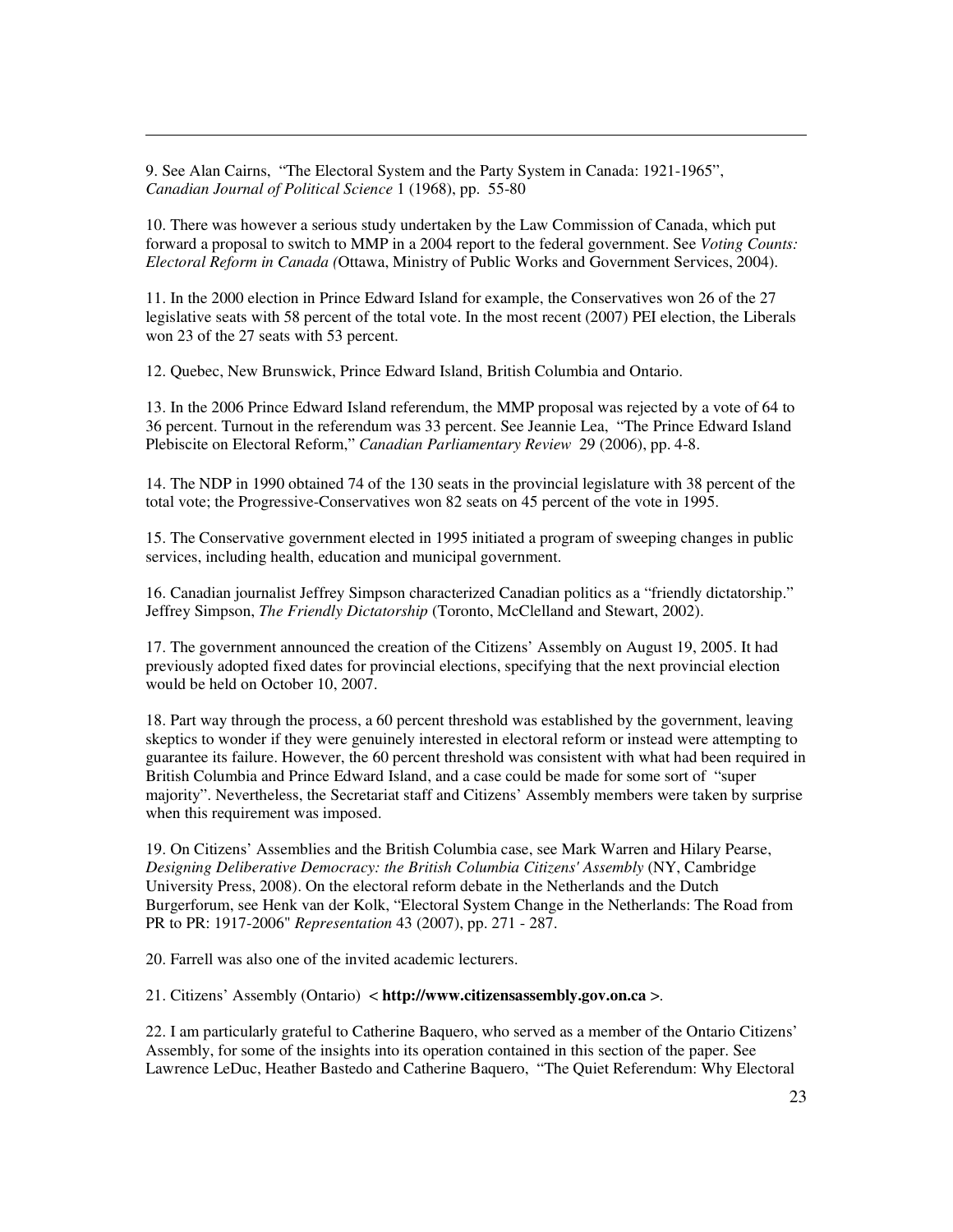Reform Failed in Ontario." paper presented to the annual meeting of the Canadian Political Science Association, Vancouver, May 2008.

23. Matthew Shugart and Martin Wattenberg, *Mixed-Member Electoral Systems: The Best of Both Worlds?* (Oxford University Press, 2000).

24. As it was not in British Columbia.

 $\overline{a}$ 

25. The number of members was already scheduled to rise to 107 in the 2007 election due to population increase.

26. The Green Party, for example, had obtained a mere 2.8% of the vote in the preceding (2003) provincial election.

25. Ontario Citizens' Assembly Secretariat, *Democracy at Work: The Ontario Citizens' Assembly on Electoral Reform* (Queen's Printer for Ontario, 2007). p. 154.

27. *Democracy at Work...*, p. 131

28. Vowles, "The Politics of Electoral Reform in New Zealand", pp. 112-113.

29. *National Post*, April 17, 2007. p. A16

30. "Ontario's Missed Opportunity." *Globe and Mail,* October 4, 2007, p. A20

31. "Electoral Reform Fraught With Risk." *Toronto Star*, October 9, 2007, p. AA6. Another *Star*  editorial, published a week earlier, was equally negative with respect to electoral reform. "Electoral Reform a Backward Step." *Toronto Star*, September 30, 2007, p. A2

32. Ian Urquhart, "How MMP Could Sneak to Victory." *Toronto Star,* September 28, 2007, p. A13

33. "Sparking Needed Debate on MMP." *Toronto Star*, October 13, 2007, p. AA6

34. This discussion is drawn from a content analysis of all articles published in the three largest Canadian newspapers from March 28, 2006 (the formation of the Citizens' Assembly) to October 10, 2007 (the date of the referendum). I would like to thank Heather Bastedo, Catherine Baquero, Saman Chamanfar and Tyler Sommers for their work on this section of the project.

35. Karen Howlett, "Referendum? Now What Referendum Would That Be*?" Globe and Mail,* September 24, 2007, p. A8; Roy Macgregor. "Ontario Referendum Flying Under the Radar." *Globe and Mail*, October 1, 2007, p. A8

36. Ivor Tossell, "What's That Second Question on the Ballot?" *Globe and Mail,* September 21, 2007,

37. The ballot question was as follows:

 *Which electoral system should Ontario use to elect members to the provincial legislature?* 

- !*The existing electoral system (First-Past-the-Post)*
- !*The alternative electoral system proposed by the Citizens' Assembly (Mixed Member Proportional)*